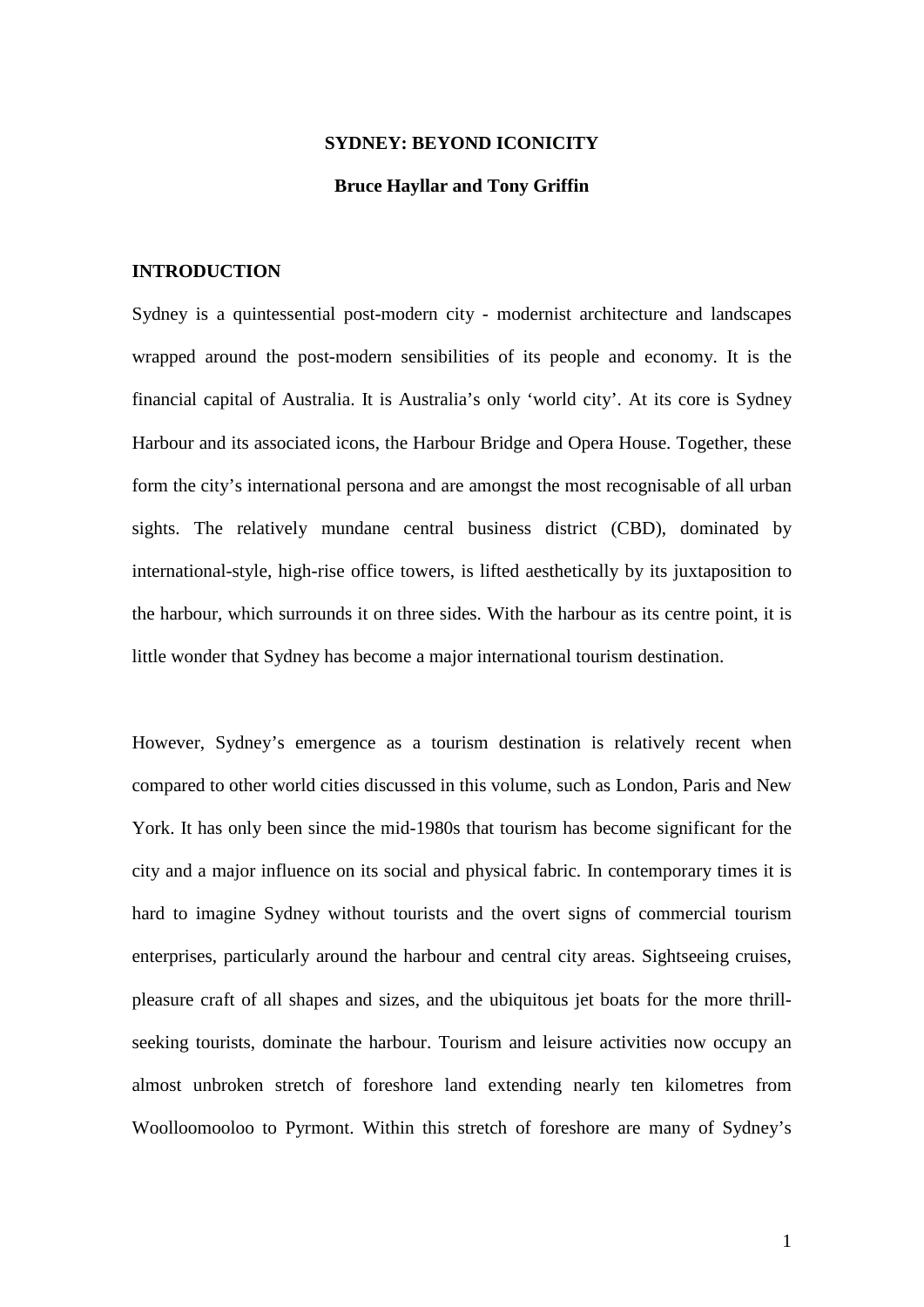principal tourist attractions, including the Royal Botanic Gardens, Sydney Opera House, Circular Quay, The Rocks, the Harbour Bridge, Walsh Bay arts precinct, King Street Wharf, Darling Harbour and the 'Star City' Casino.

Significantly, much of this waterfront land and its immediate environs are under the ownership or management of a state government instrumentality, the Sydney Harbour Foreshore Authority (SHFA), reflecting the importance that the New South Wales (NSW) government places on this area and its tourism-related functions. Indeed, the way in which SHFA has evolved over time from its antecedent authorities is symbolic of the growing importance of tourism to the Sydney and NSW economies over the past few decades.

# **TOURISM IN SYDNEY: AN HISTORICAL PERSPECTIVE**

In spite of tourism's increasing prominence and profile, its development in Sydney has rarely been guided by conscious and deliberate policy. Major public policy initiatives have certainly influenced tourism, but often tourism has been a by-product rather than a strategic objective central to these initiatives, particularly prior to the mid-1980s. This section of the chapter reviews the development of tourism in Sydney, decade by decade since the 1960s. Major factors and events influencing the development of tourism within the city are highlighted, including the role of government policy.

## **1960s and 1970s: The 'Accidental' Tourist Destination**

In the 1960s, Australia was fairly inward-looking and, as a city, Sydney reflected this orientation. To the extent that the nation gazed outward at all, it did so primarily in two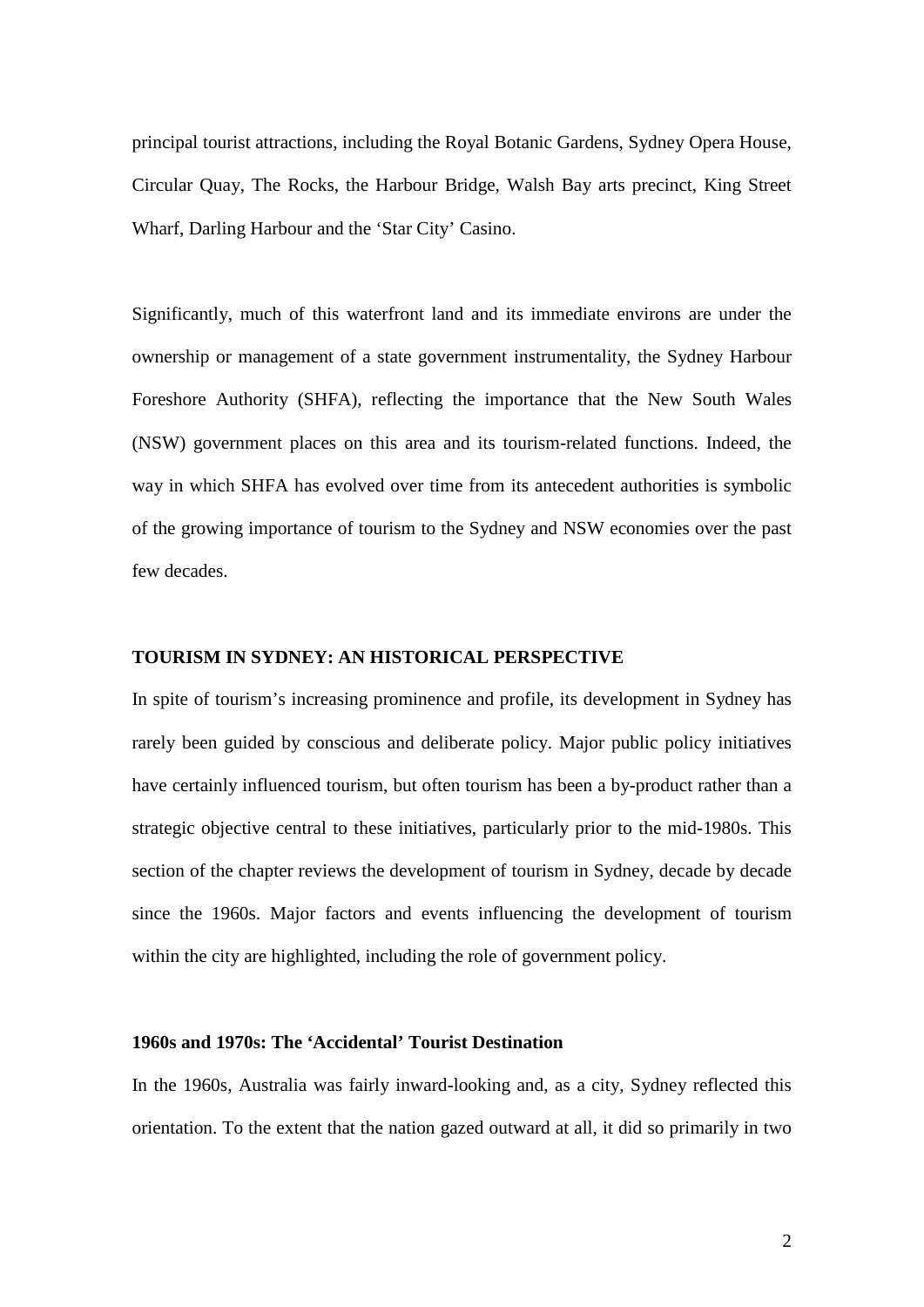directions: 'Mother England', the progenitor of the national culture and home of Australia's head of state; and the USA, the country's most important military ally. To Britain, Australia owed the debt of its identity and the economic benefits that membership of the British Commonwealth afforded it. We remained stoically British and loyal. To the USA, Australia owed its survival as a sovereign nation during World War II and its ongoing security, given its isolated position at the base of Asia. Southeast Asia in particular had experienced a turbulent period with the end of European colonialism and the emergent threat of communism. In Vietnam, America had responded militarily to these events, with Australia's enthusiastic and grateful support. While Britain represented the past, the USA represented the future, politically and economically, particularly with Britain showing signs of interest in joining the European Economic Community and in the process abandoning the favourable trade terms it hitherto offered Commonwealth nations.

Sydney in the early 1960s strongly reflected its British heritage in both form and feel, although the American influence was showing signs of taking root. Tourism was primarily domestic and barely noticeable. Sydney's beaches, particularly Manly and Bondi, attracted summer holidaymakers and were popular day-trip destinations for Sydneysiders. Much of the central city consisted of sturdy Victorian sandstone buildings and was fundamentally concerned with the serious business of property, finance and high order retailing. Entertainment was confined to the corner pubs, which still closed their doors at 6pm, and a concentration of cinemas and theatres at the southern end of the CBD. The occasional steakhouse or smoke-filled jazz club could be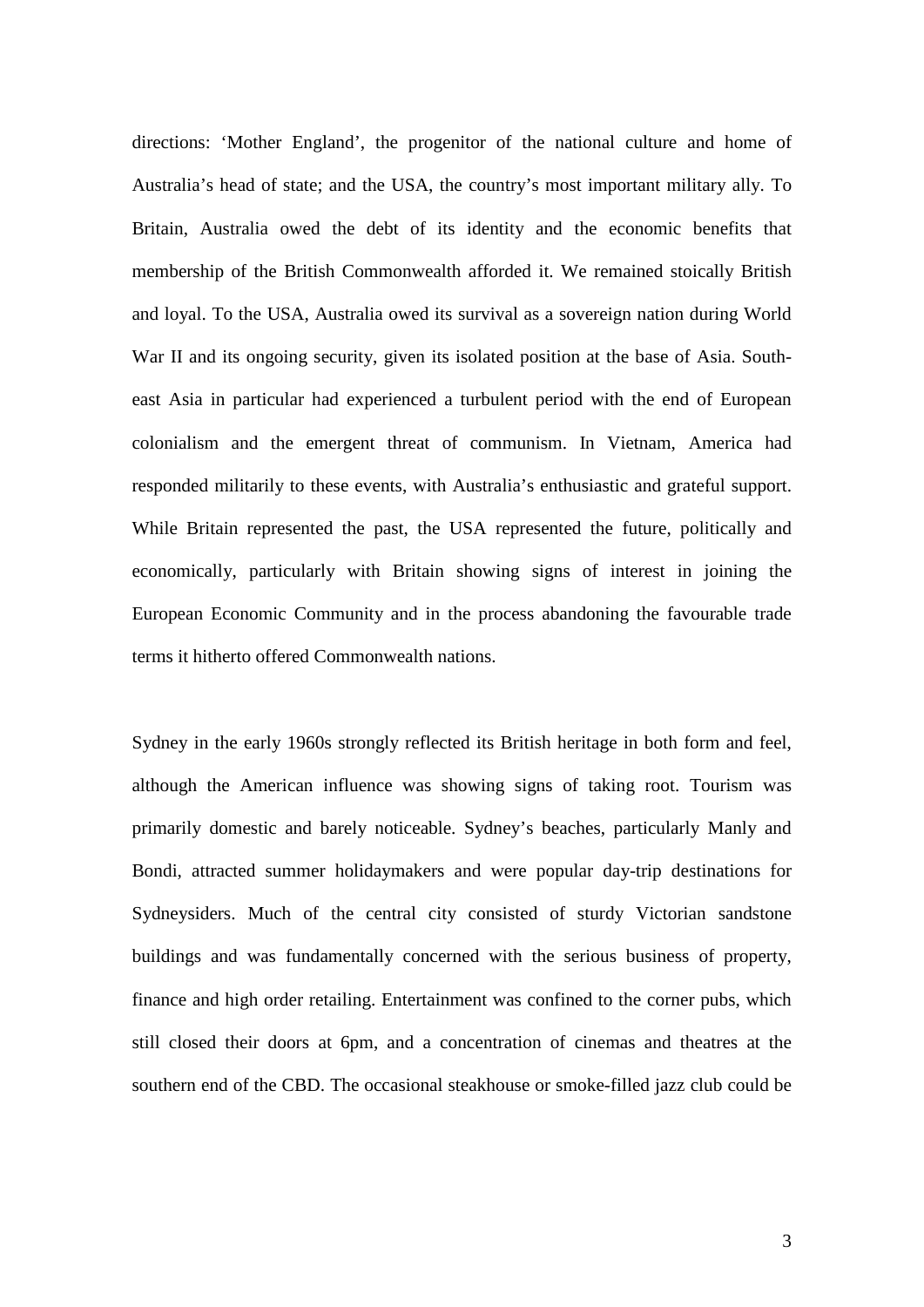found nestled in one of the city's more intimate laneways, but most such activities were located a couple of kilometres away in the Kings Cross area.

Kings Cross, at this stage, had developed as something of an alternative, bohemian quarter. The home of many artists and students, it had a cosmopolitan café culture and nightlife which stood in strong contrast to the rest of the city. Kings Cross was effectively the city's first truly urban tourism precinct, based largely on its concentration of nightlife and entertainment activities and its somewhat 'racy' reputation. The business of prostitution and strip clubs received a particular boost during the Vietnam War years, when thousands of American servicemen would regularly visit the city on leave. Sydney's first major hotels catering to leisure travellers were also constructed in this area. Famously, the Beatles had waved from the balcony of the *Kings Cross Sheraton* on the first morning of their 1964 visit to Australia, while the nearby *Chevron Hilton's Silver Spade Room* played host to most of the major international performing artists for more mature audiences. The CBD, on the other hand, contained only the austere *Menzies Hotel* and a handful of other establishments for the business traveller.

Around the harbour, some significant changes were afoot. On Bennelong Point, the old tram sheds had been demolished, no longer needed because of the decision to dismantle the tramways in 1961 in order to free up the city's streets for the motor car (see Nixon 2008). For more than a decade Sydneysiders watched, sometimes eagerly and sometimes sceptically, as the distinctive form of the Opera House gradually took shape on this site. The brainchild of J.J. Cahill, a socialist NSW Premier who wanted to make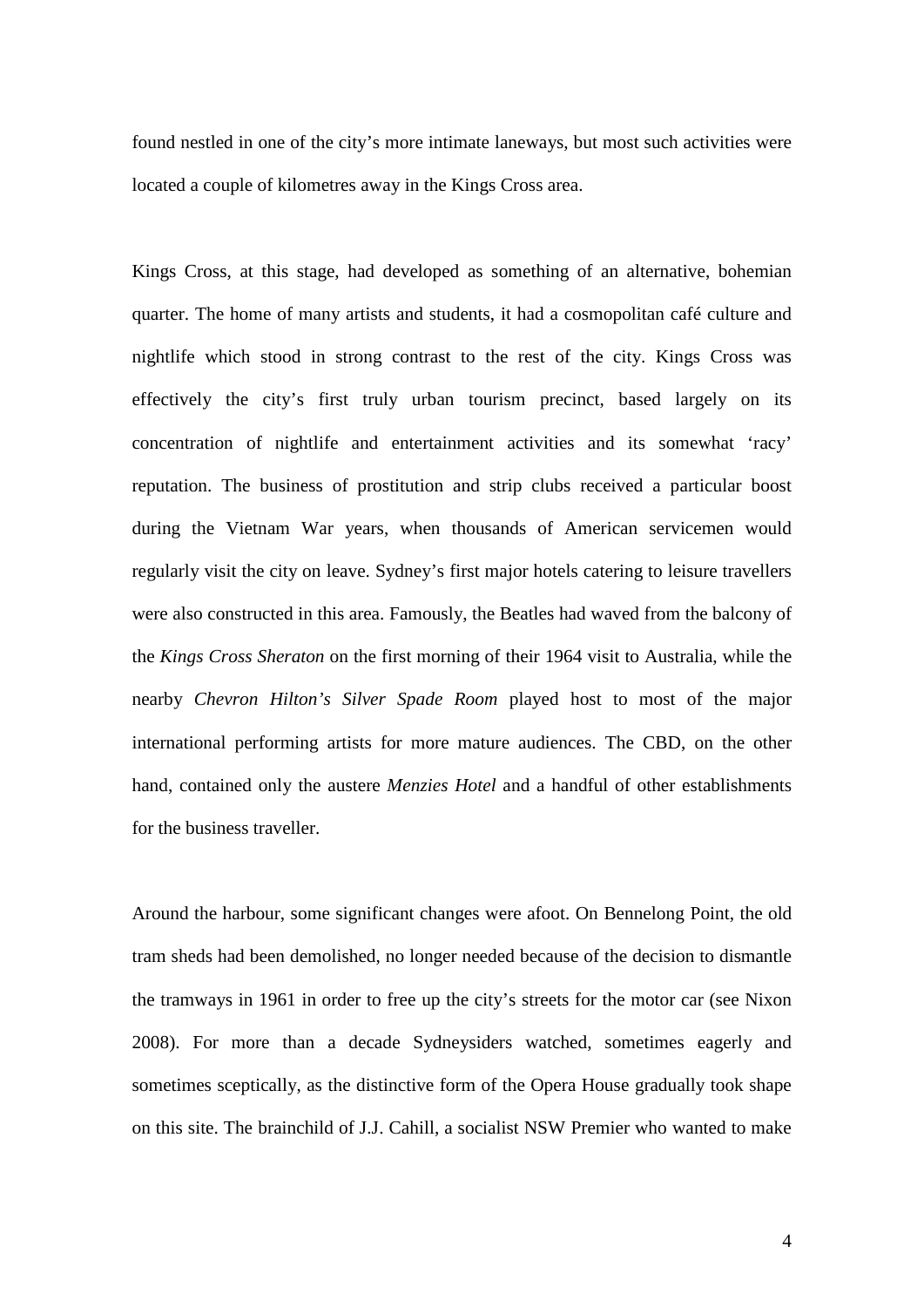high culture accessible to the masses, the Opera House was reflective of a more progressive Australia which was breaking away from its conservative roots.

Starting in the late 1950s around Circular Quay, the area juxtaposing the Opera House site, Sydney's first 'skyscrapers' were being built. This trend gathered pace throughout the 1960s and early 1970s as sleek office towers began to replace much of the Victorian fabric of the city, spurred on by a burgeoning finance and property sector and significant levels of foreign investment. Such development was seen as indicative of Sydney's transformation into a modern, progressive, international city, with pretensions to be the financial capital of the South Pacific. It was in this climate that the future of an area that was to become one of Sydney's most important tourism precincts took a dramatic change of direction.

Located on the harbour, at the northern end of the CBD and in the shadow of the Harbour Bridge, was an area known as The Rocks. In the 1960s The Rocks was widely regarded as a crime-ridden slum of decrepit and derelict buildings. It was perceived as ripe for redevelopment, in spite of it being the site of the original European settlement in Sydney and containing the oldest extant buildings of colonial origin in Australia. Fortuitously for the development-minded NSW government of the late 1960s, most of the area was under public ownership, having been resumed by the government in the early 1900s in order to stem an outbreak of bubonic plague! A new statutory authority, the Sydney Cove Redevelopment Authority (SCRA) was created by an Act of the NSW Parliament in 1970 and given control over The Rocks. SCRA's charter was to plan for and carry out the wholesale redevelopment of the area and maximize the financial return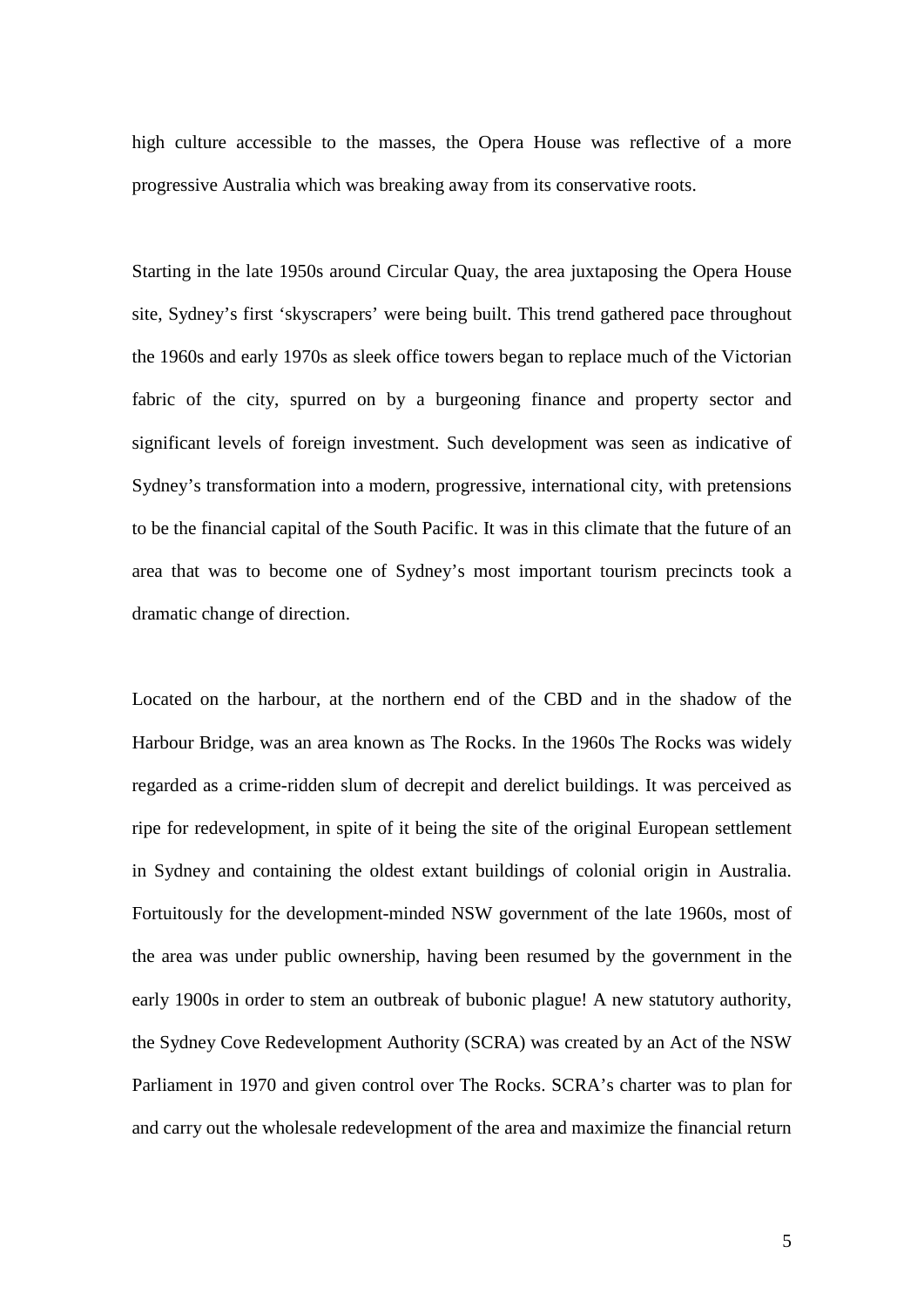to the government from doing so. Ownership of the land was to remain in public hands, with all development proceeding under leasehold arrangements. As landlord, SCRA possessed virtually absolute power over the site and was accountable only to its Minister. The creation of such a powerful statutory authority was intended to expedite the process of redevelopment, to ensure that it proceeded quickly and smoothly. SCRA's plan was basically to raze the existing built fabric and extend the CBD northwards through the construction of high-rise office towers. That The Rocks of today does not reflect this plan is largely an accident of circumstances converging to frustrate the government's original intent.

In the early 1970s, the demolition crews moved into The Rocks only to be confronted by an alliance of residential tenants, some of whose families had lived in the area for generations, and a militant trade union, the Builders Labourers Federation (BLF). The BLF had, on a number of previous occasions in Sydney, shown its willingness to support residents against development interests and had placed a 'green ban' on The Rocks, which effectively barred any union member from working on the demolition or construction (Roddewig 1978). Green bans had evolved partly because the state planning legislation of the day afforded local communities virtually no rights to object to or otherwise influence planning and development decisions. The green ban succeeded in delaying the redevelopment until a collapse in the commercial property market in 1973/74 raised questions about the viability of the original plan. At a time of massive oversupply in city office space it would not have served the government's financial objectives for The Rocks to release further space onto the market. By the time the office market had recovered a new state government, more sympathetic to conservation of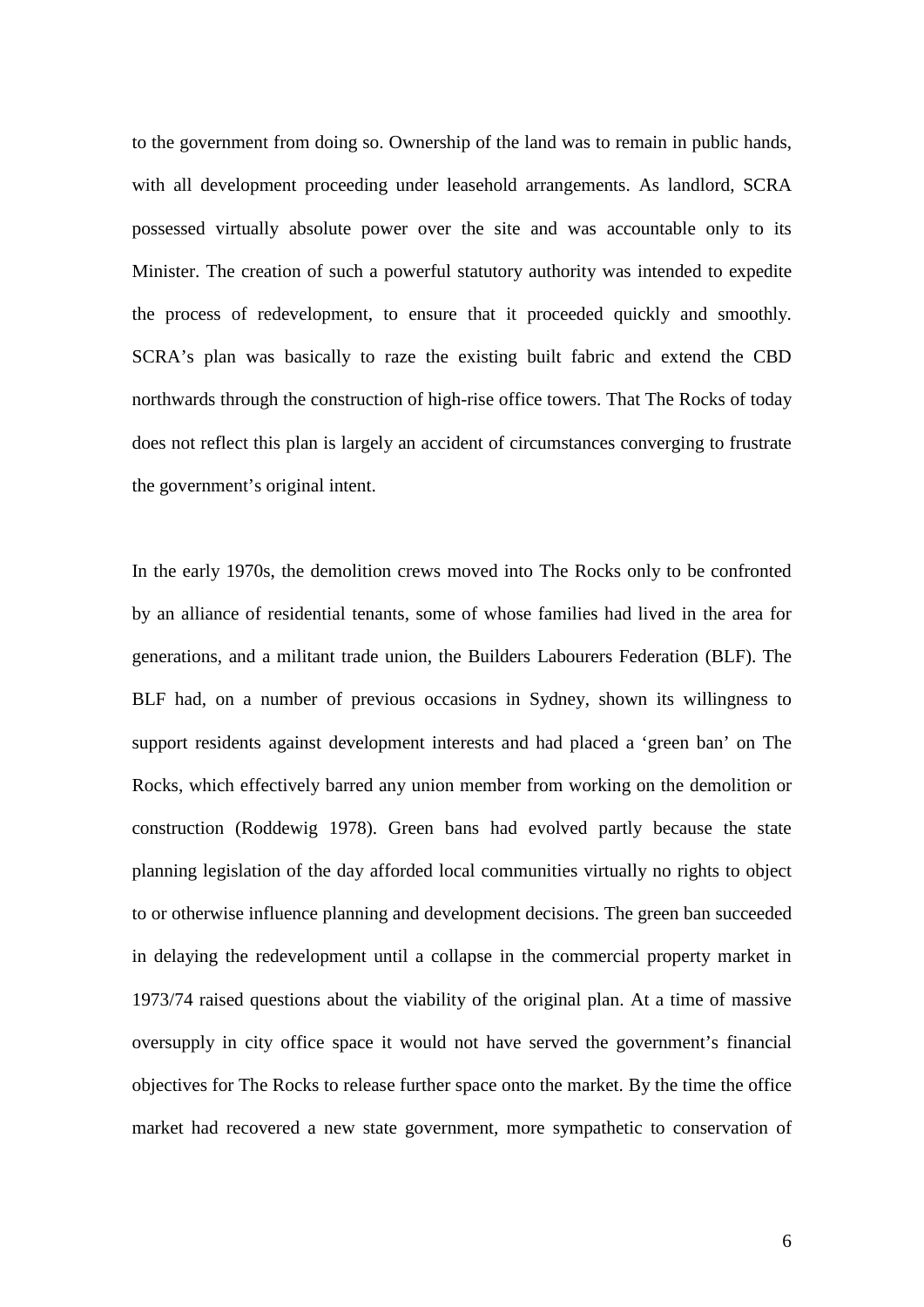heritage<sup>[1](#page-6-0)</sup>, was in office. The Rocks was now recognized for its important heritage values, but SCRA still needed to generate a financial return from the government's substantial investment. The plan then became one based on restoration of as much of the built fabric as possible. Demolition would only occur where buildings could not be safely restored, and new constructions had to fit into the scale and character of the historic built fabric. This in turn limited the land use options which were available to occupants of buildings in the area. Almost by default, tourism was now seen as the principal commercial activity of the area, and restaurants, cafés, and specialty retailing became the major tenants of the renovated buildings. On the southern fringe of the precinct, adjacent to the CBD, a number of sites were earmarked for future major hotel developments. SCRA began to promote the area as an historic tourism precinct, the 'Birthplace of Australia', and its commercial success was now contingent on attracting tourists who would spend money in the tenant businesses. Sydney now had its first mainstream urban tourism precinct.

## **1980s: The World Discovers Sydney, and Sydney Discovers Tourism**

In spite of the emergence of The Rocks as a tourism precinct, by the early 1980s Sydney was still an international tourism backwater. In 1985 the city boasted only eight 4 and 5 star hotels, and even that limited supply had been boosted by the opening of the *Regent* and *Inter-Continental* hotels in 1983 and 1985 respectively (Griffin 1989). All that, however, was about to change. In 1985, Australia received some one million international visitors. By 1988 that number had more than doubled, as international

<span id="page-6-0"></span> $1$  One of the early acts of this new state government, elected in May 1976, was to introduce the Heritage Act, 1977, the first legislation in NSW aimed at protecting the state's built heritage. Later, this government enacted new planning legislation, the Environmental Planning and Assessment Act, 1979, which substantially increased legitimate avenues for public participation in planning. However, throughout its life SCRA remained exempt from the requirements of this legislation.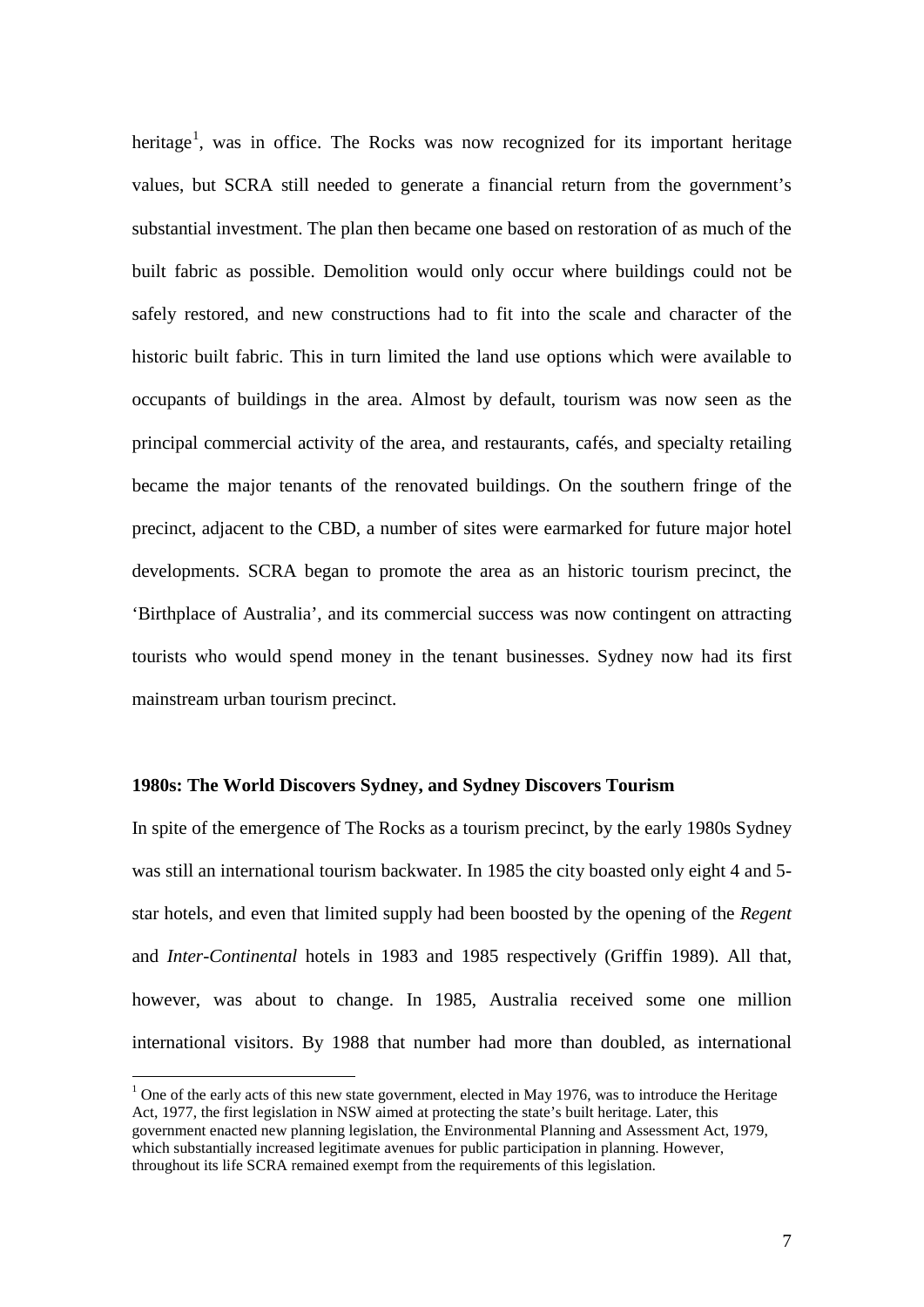arrivals grew at annual rates in excess of 25 per cent throughout the middle part of the decade. As the major international gateway, Sydney was receiving a substantial proportion of that growth and featured in the standard itinerary for many package tourists – the classic 'Sydney, the Reef and the Rock'<sup>[2](#page-7-0)</sup>. On the back of that growth and its anticipated continuation, the supply of up-market hotel rooms in the CBD alone was set to more than triple from 1988 to 1993, with 19 new hotels containing nearly 8,000 rooms either under construction or in the planning pipeline at that time (Griffin 1989). More budget accommodation was planned around the fringes of the city centre.

The 1980s also saw the development of Sydney's most substantial commitment to tourism – Darling Harbour. Located to the immediate west of the CBD, Darling Harbour had been a blighted area of redundant dockland, railway goods yards and warehouses since the 1970s. In the early 1980s, however, plans were announced to redevelop the area into the centrepiece of Sydney's celebrations of the bicentennial of European settlement. Thus in 1984 the NSW government created the Darling Harbour Authority (DHA) to implement this plan. Like SCRA in The Rocks, DHA was given extraordinary powers as a combined landlord, developer and planning authority for the site. To circumvent the possibility that its redevelopment could be delayed by public objections, Darling Harbour was exempted from the normal provisions of the state's environmental planning legislation. Statutory planning obligations such as placing plans on exhibition, allowing for public submissions, objections and rights of appeal, and environmental and social impact assessment did not have to be included in Darling Harbour's planning and development processes as a matter of deliberate policy.

<span id="page-7-0"></span> $2$  Many package tours to Australia at this time featured Sydney, the Great Barrier Reef in North Queensland and Ayers Rock – now Uluru – in the Northern Territory, arguably Australia's most iconic tourist sights. These tours were generally of one to two weeks duration.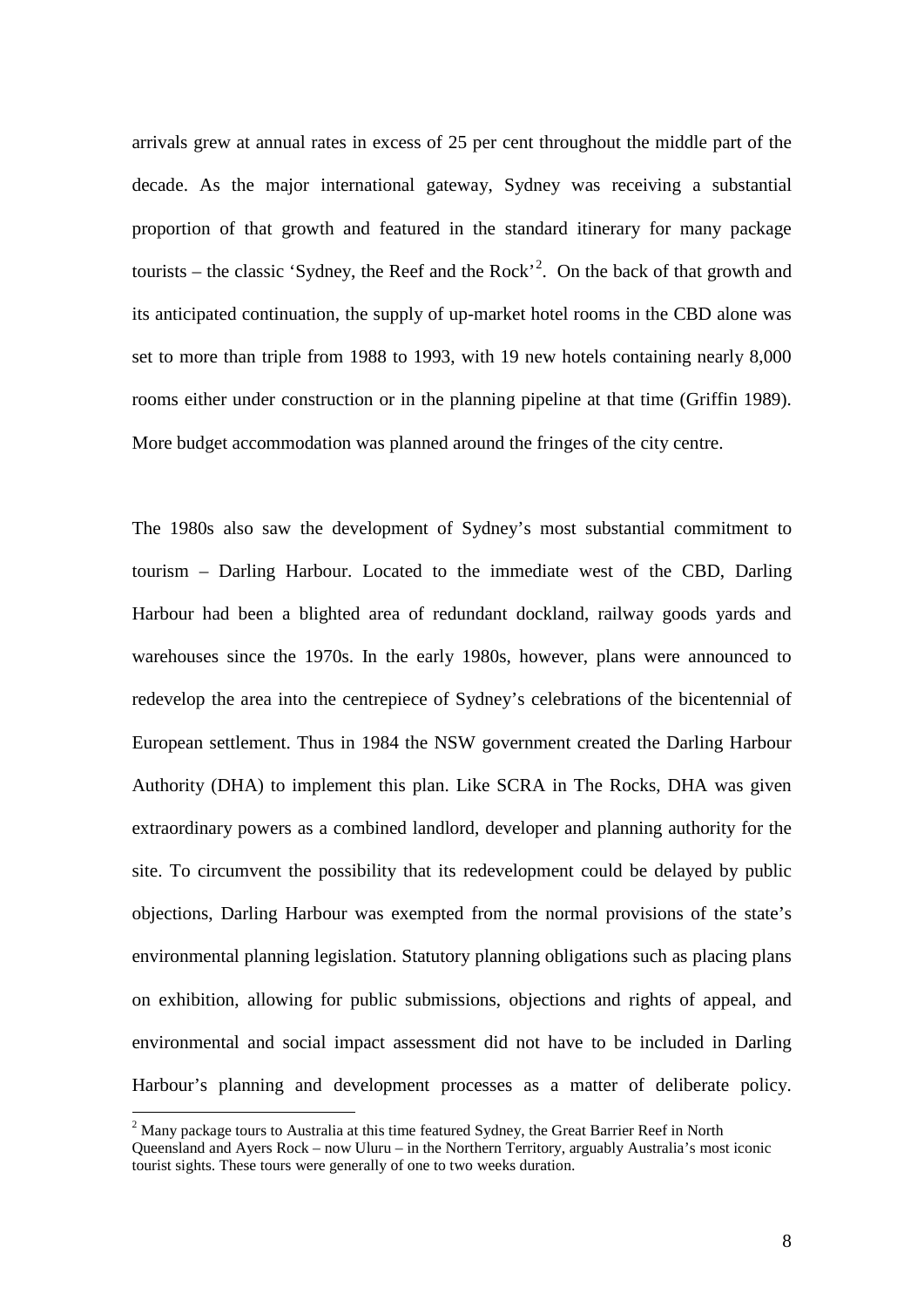Moreover, the Sydney City Council, the local government authority for the area, was effectively excluded from any part of the planning process. All this was intended to ensure that the new Darling Harbour was ready in time for the major bicentennial celebrations in January 1988 and it was a feature of its development that drew much criticism (Hall 1998).

Darling Harbour was certainly intentionally created as a tourism precinct, although it also represented a significant exercise in the urban renewal of a blighted area. Its size and strategic location on the harbour and adjacent to the CBD provided an opportunity to develop a range of major facilities that the city was perceived to lack. Hence the government invested heavily in facilities such as the Sydney Convention and Exhibition Centre and National Maritime Museum, to enhance the city's capacity to attract visitors. The private sector also contributed to the development, and at the time of its opening, Darling Harbour contained a number of other major attractions and facilities, such as the Sydney Aquarium and Harbourside shopping centre which incorporated numerous cafes, bars and restaurants. The area also featured significant pockets of open space, including spaces for outdoor performances and events. Many of the aforementioned new hotels were constructed in and around this new tourism precinct.

Darling Harbour, however, was not an immediate success. In its initial year of operation it drew some 13 million visitors, less than had been anticipated, and by 1995 this had risen to only 13.7million (Darling Harbour Authority 1996, cited in Hall 1998), with the majority being Sydneysiders. Some of its key elements, notably the Harbourside shopping centre, have proved to be persistently problematic from a commercial point of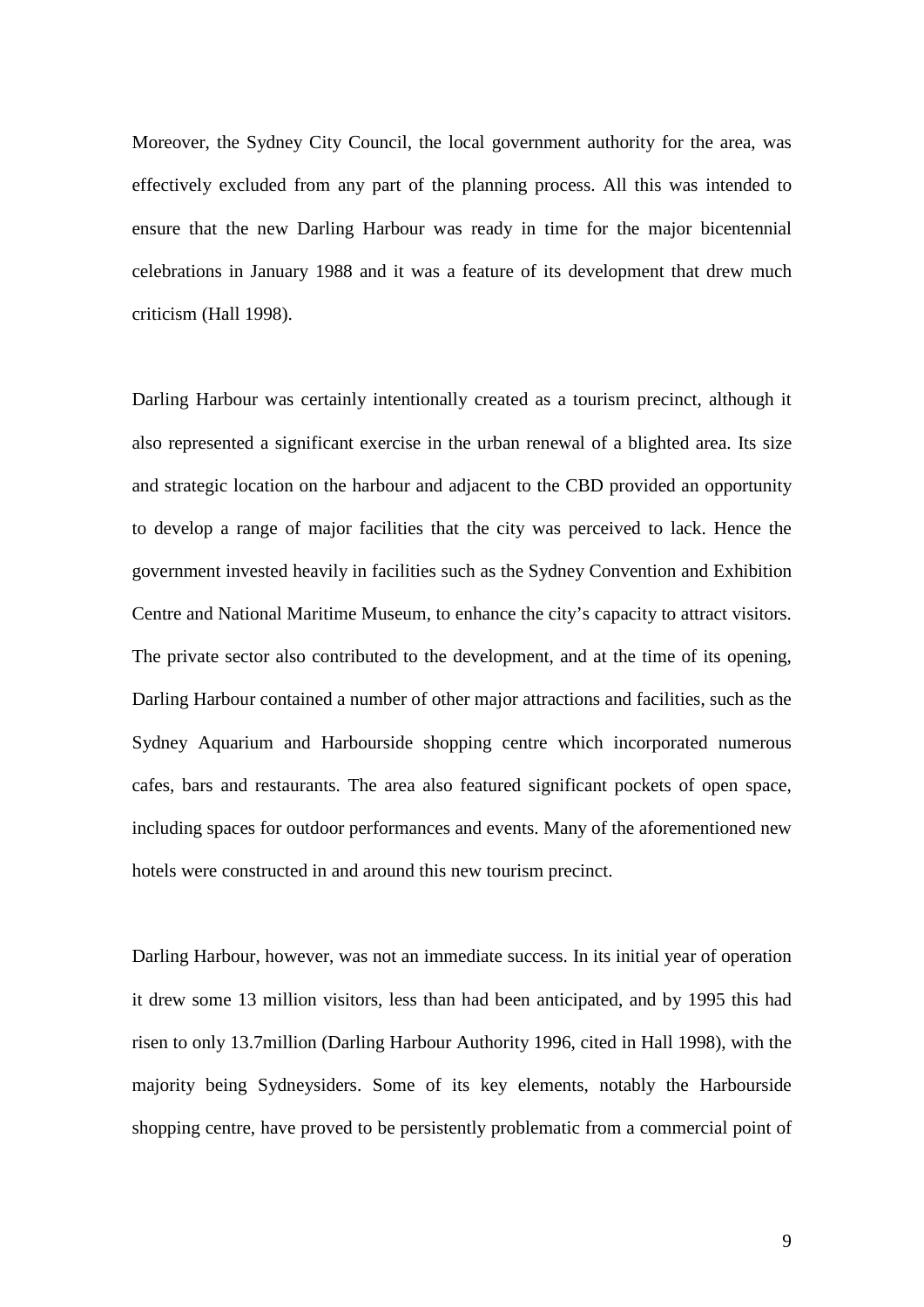view, with numerous changes in the management, configuration and tenant mix over the years. A few of the originally planned developments did not eventuate, in one case due to the financial collapse of the private developer. Rather than being a *fait accompli,* by the end of the 1980s the precinct was effectively developed in a number of stages over the next two decades and it was well into the 1990s before there was a sense of completion about it.

#### **1990s: And the Winner is…Sydney!**

For tourism in Sydney, the 1990s was a decade of extremes. International tourism had temporarily plateaued after the euphoria of the 1988 Bicentennial year. While growth resumed in the early 1990s it was much more modest than the heady days of the mid-1980s. Many of the new hotels whose development had been stimulated by this growth opened in conditions where supply had far outstripped demand. As a consequence, some were in receivership even before they had welcomed their first guest. Financiers became hotel owners and numerous new properties were put on the market for substantially less than their development costs as the bankers sought to recoup their losses from tourism investors and developers unable to service their loans (Griffin & Darcy 1997). After the boom of the 1980s, Sydney was experiencing its first tourism development bust. The hard times for Sydney tourism were, however, short-lived.

Early on the morning of 24 September, 1993, tens of thousands of Sydneysiders had gathered around Circular Quay and the Opera House. The crowd fell silent for a moment as the President of the International Olympic Committee, Juan Antonio Samaranch, appeared on the massive TV screens dotted around the area, only to erupt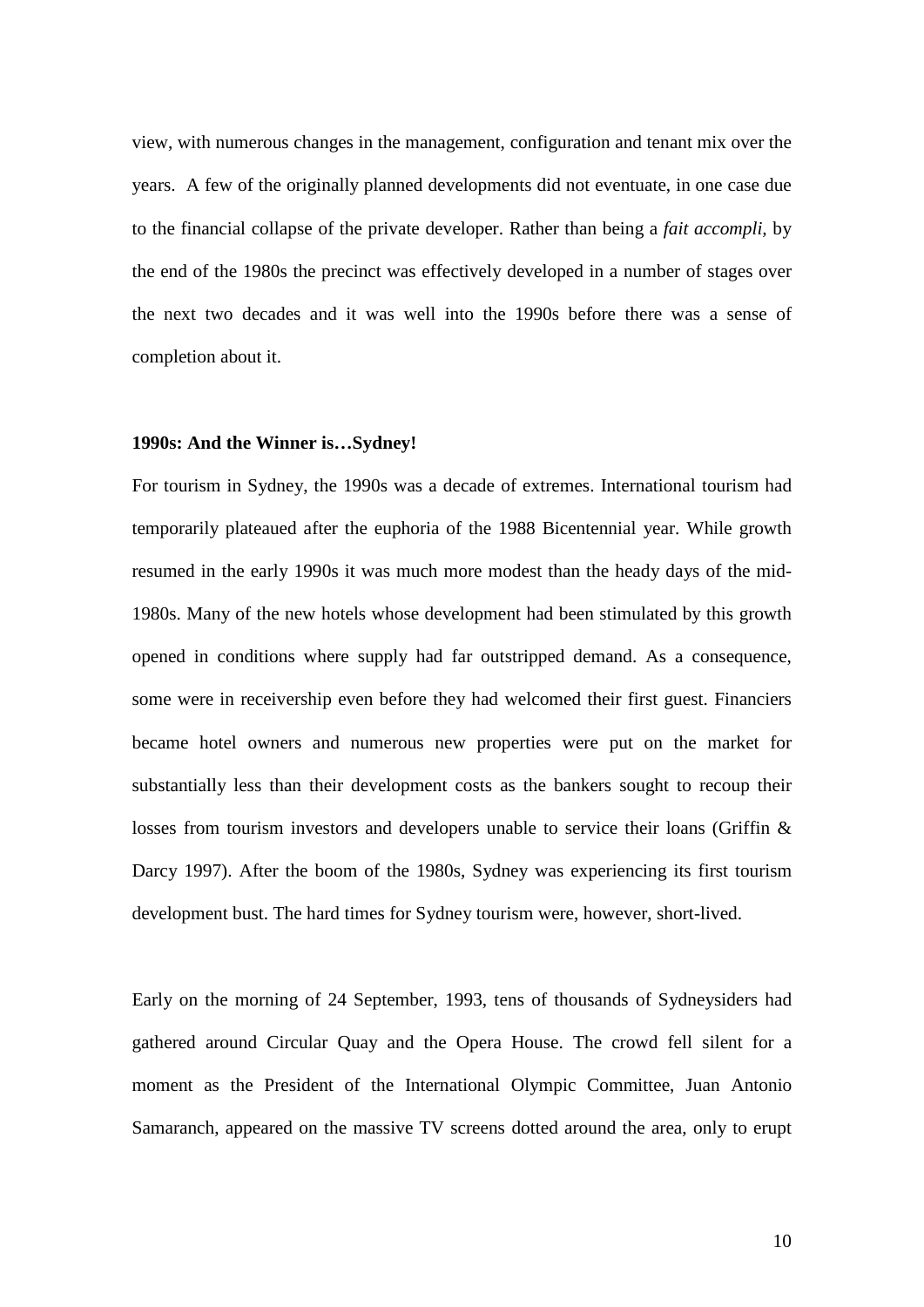when he announced that Sydney had won the right to host the 2000 Olympic Games. Aside from the local populace's outpouring of delight at this news, the outlook for tourism in Sydney once again looked very positive.

Securing the right to host the Olympics represented a major opportunity for Sydney, from both tourism and urban development perspectives. However, the decision to bid for the Games was not strongly motivated by either of these considerations. Certainly the value of the Olympics as a means of boosting international exposure and inbound tourism was recognized, but this was perceived more in a national context rather than relating specifically to Sydney. In the previous two rounds of bidding for the right to host the Games, Melbourne had been Australia's officially endorsed, but unsuccessful candidate. Looking ahead to the 2000 Games, Sydney was quite simply and pragmatically seen as having a much better prospect of winning the bid for Australia. This success inevitably led to a number of significant planning and development responses within Sydney as both state and local government sought to deal with the challenges of both staging the Games and its longer term legacies.

The Olympics certainly provided an opportunity to resolve a longstanding urban development problem. Homebush Bay, the nominated site for the major venues, was a blighted, contaminated and largely redundant industrial wasteland located at the geographic centre of the city. Amongst its former uses were an abattoir, a brick pit, a munitions factory and storage site, and a number of chemical dumpsites. The Games provided the impetus for the area's rehabilitation and redevelopment. Prior to the successful bid, the state government had prepared a masterplan for the area and created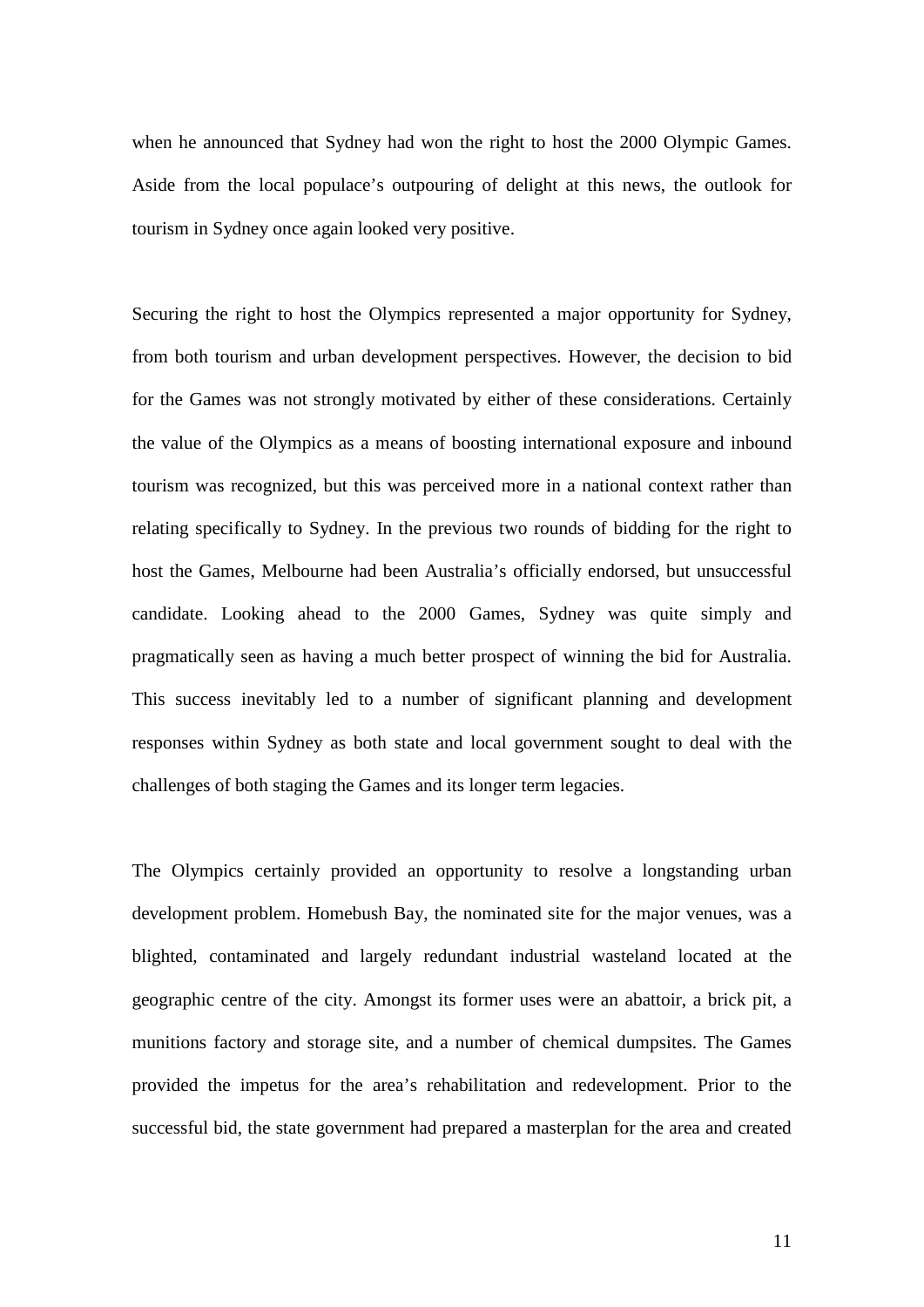the Homebush Bay Development Corporation (HBDC) in 1991 to oversee its implementation. The need to accommodate the Games was incorporated into the masterplan and HBDC's responsibilities were subsumed by the Olympic Coordination Authority (OCA) in 1995 (Sydney Olympic Park Authority 2008).

The early 1990s was also a time when major new markets were emerging from the socalled 'tiger economies' of Asia, with inbound arrivals from Korea and Taiwan growing particularly strongly (Griffin & Darcy 1997). By the middle of the decade the oversupply in Sydney hotel rooms had been absorbed and a concern was arising over whether the city would be able to accommodate the expected influx of visitors during and after the Olympics. The Tourism Olympic Forum, a body created by the state government to advise on tourism related matters in the lead-up to the Games, highlighted this prospective shortage in a report it commissioned soon after its establishment (Hotel & Tourism Asset Advisory Services and JLW Transact 1994). The Sydney City Council moved swiftly to stimulate more hotel development by amending its local planning controls. Floor space ratio bonuses, allowing up to an additional 40 per cent above the normal maximum permissible floor space, were introduced for hotel developments in the CBD, provided the development application was submitted by 1 January 1998. This was specifically designed to stimulate development that would be ready in time for the Olympics.

The City Council and the NSW government recognized that there was a great need for public as well as private development activity if Sydney was to successfully host the Olympics. Aside from the facilities directly associated with operating the Games,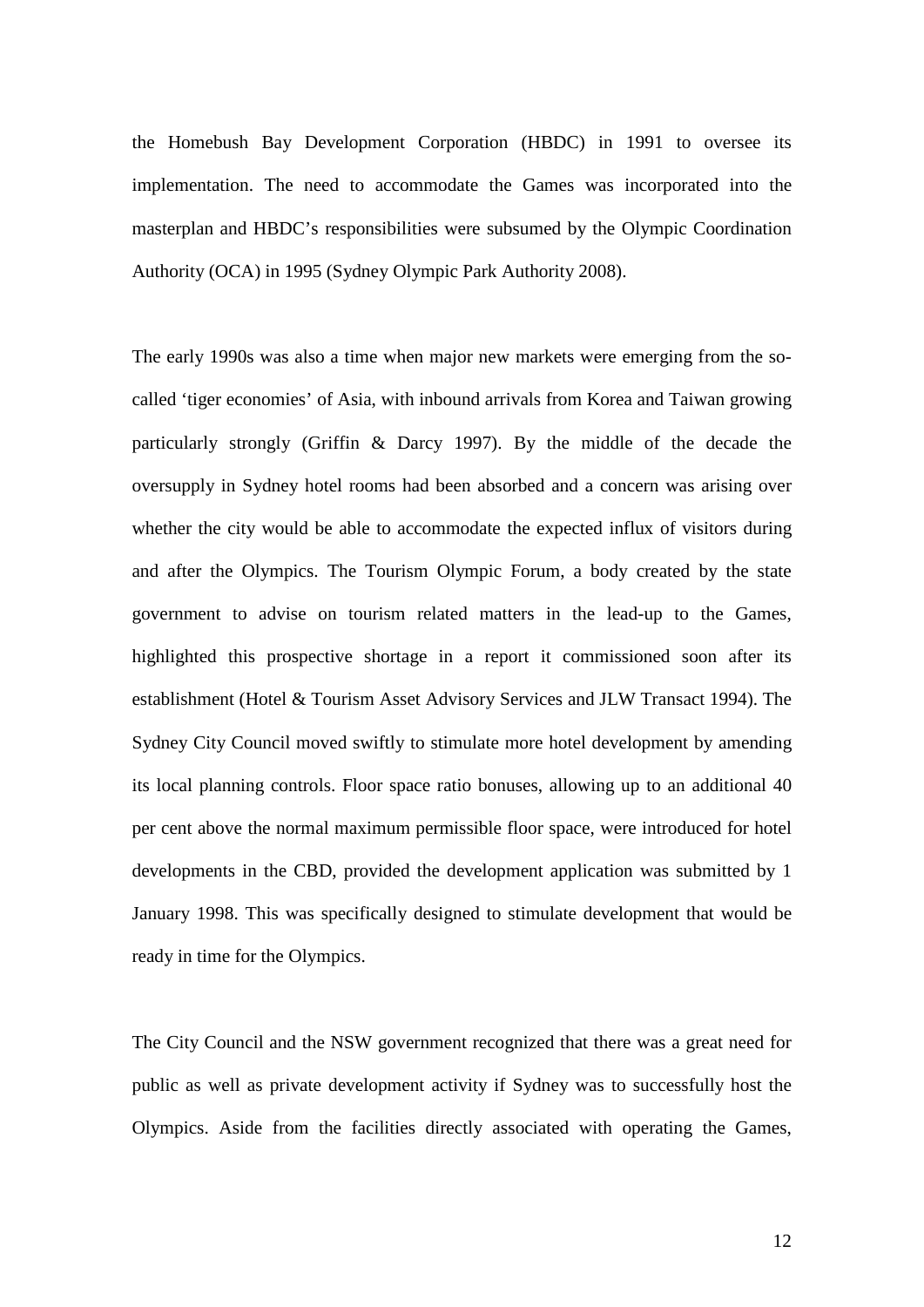Sydney's public domain, especially in its central areas, was perceived to require a substantial facelift. A major program of civic improvements was initiated, particularly focusing on the CBD and key harbourside precincts such as Circular Quay. As a culmination and an ongoing legacy of this process, the state government created the Sydney Harbour Foreshore Authority (SHFA) in 1998. Immediately, SHFA assumed control of The Rocks from the Sydney Cove Authority<sup>[3](#page-12-0)</sup>. The Darling Harbour Authority was also to be abolished and its responsibilities absorbed by SHFA following the Olympics. Hence by 2001 one single government authority was landlord, planner, manager and promoter for Sydney's two most significant tourism precincts. SHFA was also given management powers over other important waterfront precincts such as Circular Quay and Woolloomooloo. As with all of its antecedent bodies, the main motivation behind creating such a powerful authority as SHFA was to ensure the dominance of state over local government in relation to the planning and development of these areas.

The decade had not been one of continual smooth growth, however. Some markets had waxed and waned. The Asian financial crisis in 1997 sent previously booming inbound markets like Korea into sudden decline. One market that grew steadily and significantly over the decade, however, was the backpacker market. Moreover, backpackers were having a profound effect on the geography of tourism in Sydney. Rather than the CBD and immediate surrounds, backpackers were being accommodated in areas that offered nightlife and entertainment, such as Kings Cross and other inner suburbs like Glebe and Newtown. The beachside suburbs of Bondi, Manly and Coogee were also particularly

<span id="page-12-0"></span> $3$  During the 1980s, the Sydney Cove Redevelopment Authority dropped the word 'Redevelopment' from its title in order to improve its somewhat tarnished image and convey the message that it was no longer concerned with the wholesale redevelopment of one of Australia's most important historic areas.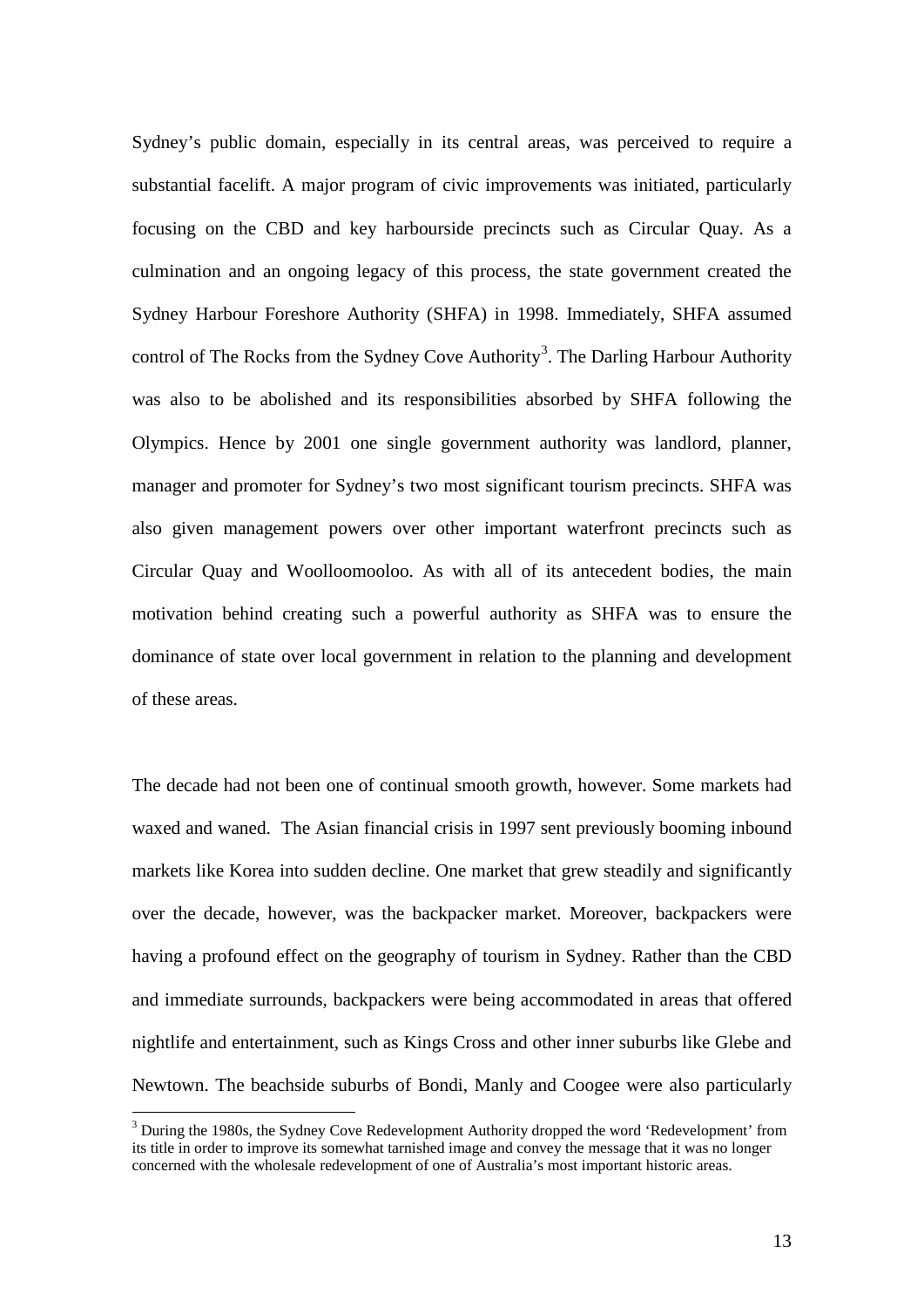targeted. From a developer's perspective these areas had the added advantage of an ample supply of low-rent housing, especially boarding houses, that could be easily converted into cheap accommodation for backpackers. A problem with this trend, however, was that the backpacker lifestyle was not always compatible with that of the residential neighbourhoods they now occupied. Local councils in the affected areas formulated development control plans to deal with many of these conflicts.

Backpackers aside, the bulk of Sydney's tourism remained concentrated around the CBD and adjacent harbourside areas. In the run-up to the Olympic Games, Darling Harbour, which was to be one of the main venues, strengthened its position due to the completion of Cockle Bay Wharf on its eastern side, adjacent to the CBD. This area had been a void within the precinct for the previous decade. From a policy perspective, though, there was a growing belief that Sydney needed to diversify its attraction base if it was going to maintain its competitiveness into the future. Hence Tourism New South Wales (TNSW), the state government authority responsible for tourism, launched first an attractions development strategy for Sydney (TNSW 1996) followed by the Sydney Tourism Experience Development (STED) Program (TNSW 1998). The STED program in particular was focused on assisting the development and promotion of tourism in parts of Sydney outside the centre. One of the long term legacies of the STED program was that TNSW established a number of committees comprising precinct managers and/or business interests, which were intended to maintain the impetus towards diversifying tourism experiences in Sydney. However, the potential of these committees to have a substantial impact on the quality or type of experiences available to tourists has never been fully realized.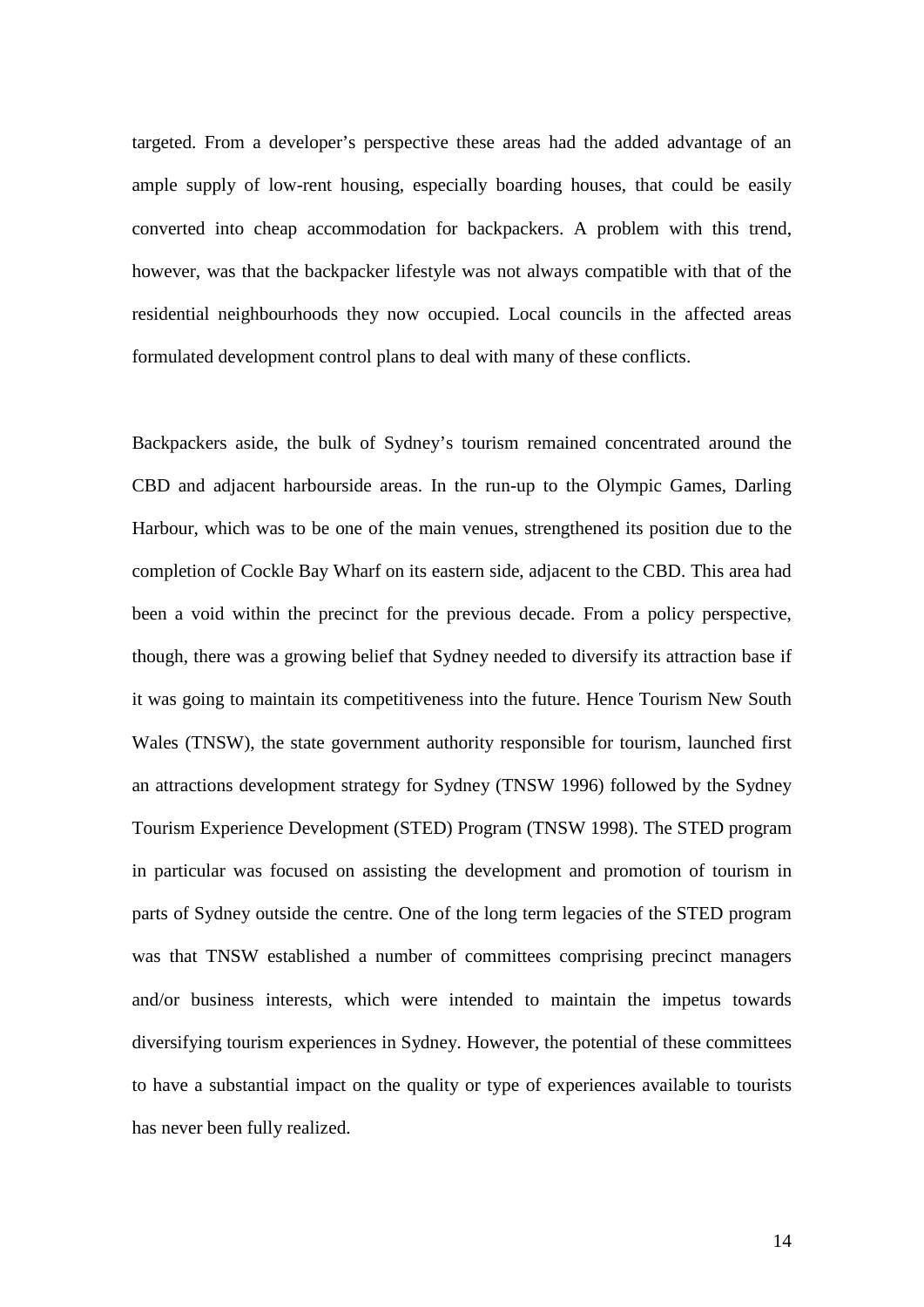## **Beyond 2000: Recovering Lost Ground**

The new millennium could not have begun on a higher note for Sydney. The Olympics were acknowledged as a resounding success - the 'best ever' according to the IOC President - and now the city's tourism industry could sit back and reap the rewards from the enhanced international profile. The Sydney Olympic Park Authority (SOPA) had been established in July 2001 to take over the ongoing management of the Homebush Bay Olympic site and to assist the state planning authority with the area's conversion from a one-off venue into an integrated part of the urban fabric (SOPA 2008). This was not without its challenges, and the government recognized that to maximize the tourist potential of the site it had to generate a sense of vitality around the somewhat monumental venues and not just rely on the staging of events. The area needed to be a living place with a substantial, permanent residential community.

All the post-Olympic optimism, however, came to a shuddering halt early in the morning of 11 September 2001, New York time. The impact of the terrorist attack on the World Trade Centre on international tourism was felt worldwide, and Sydney experienced a decline in visitation like many other destinations. Two years later, the SARS virus emerged to further impact on a number of major Asian inbound markets. Talk of the positive Olympic legacy was now replaced by discussions of crisis management and recovery programs. The expected post-Olympic boom never happened and the Sydney tourism industry became more concerned with consolidating and holding onto the gains that had been made in the previous decade. At least backpackers were still arriving in increasing numbers, and there was rapid growth from new Asian markets such as China and India. There was uncertainty, however, about how to best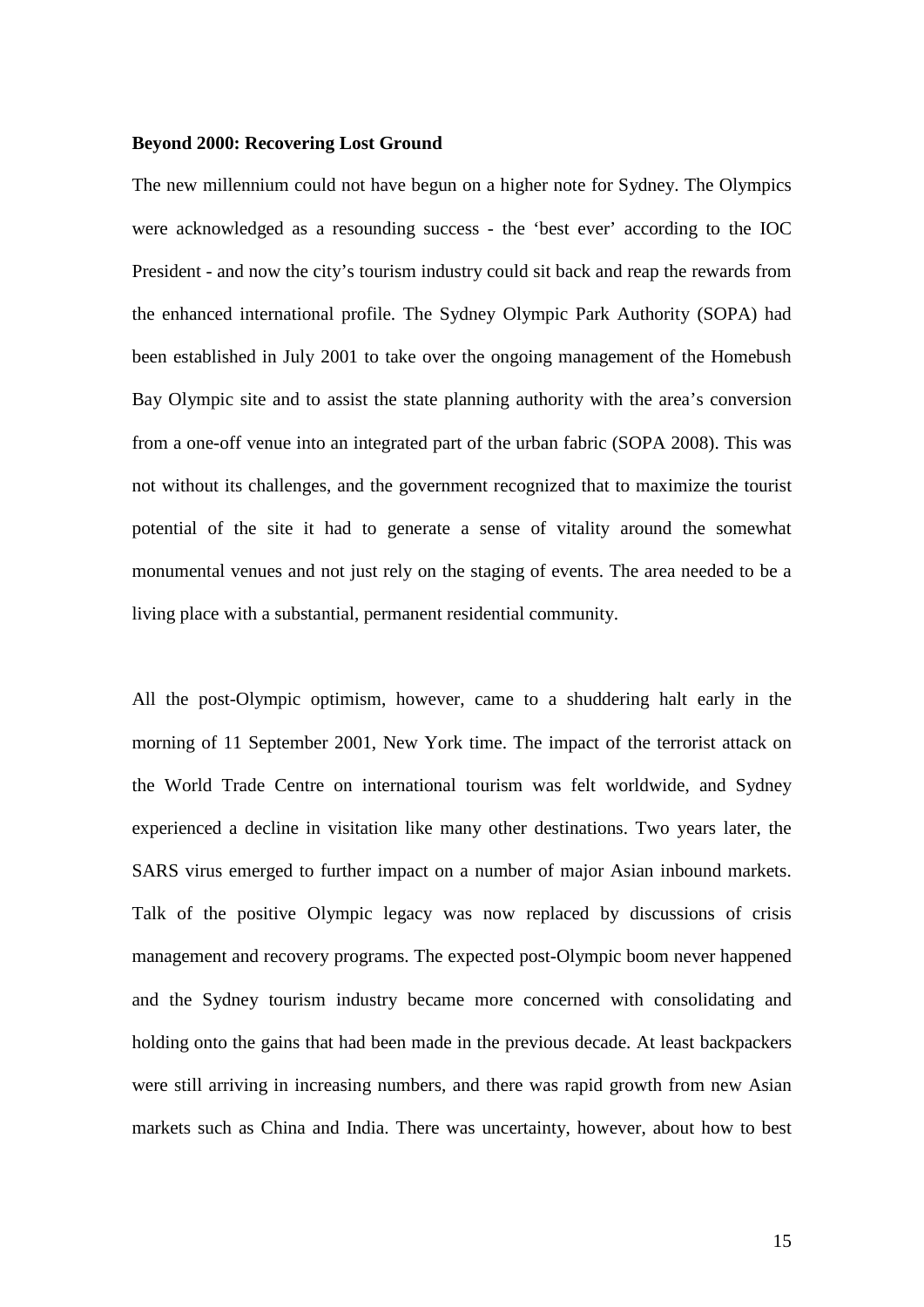cater for these markets and, more importantly, how to avoid the problem of 'profitless volume' that was evident in the burgeoning Korean and Taiwanese markets of the 1990s. Of most concern was the decline in the Japanese market, one of the mainstays of Sydney tourism for the previous two decades. Furthermore, this trend could not be attributed to any crisis. Could it be that Sydney's appeal to tourists was on the wane, and it was no longer generating positive word-of-mouth and strong repeat visitation from its traditionally strong markets?

At the same time, tourism in Australia's second city, Melbourne, was thriving on the back of some extremely successful promotional campaigns. Melbourne was being portrayed as a sophisticated, cultured city which offered a diverse array of interesting and intimate experiences rather than iconic sights and attractions. Melbourne offered the prospect of discovery, whereas Sydney had perhaps become a little too well known and familiar. In the face of this success by its southern neighbour, in the latter part of the decade Sydney was seen by many as losing its competitive edge. Arguably it needed to learn some lessons from Melbourne's success and to focus more strongly on extending the range and quality of experiences the city offered. Sydney could still offer peak experiences, such as the Harbour Bridge climb, and its major and famous precincts like Darling Harbour were thriving, but would this be enough to ensure its sustained success?

An examination of recent trends in Sydney's tourism produces some conflicting messages. Domestically the number of overnight visitors to Sydney has decreased from 8.3 million in the year ended June 2003 to 7.6 million in the year ended June 2007, a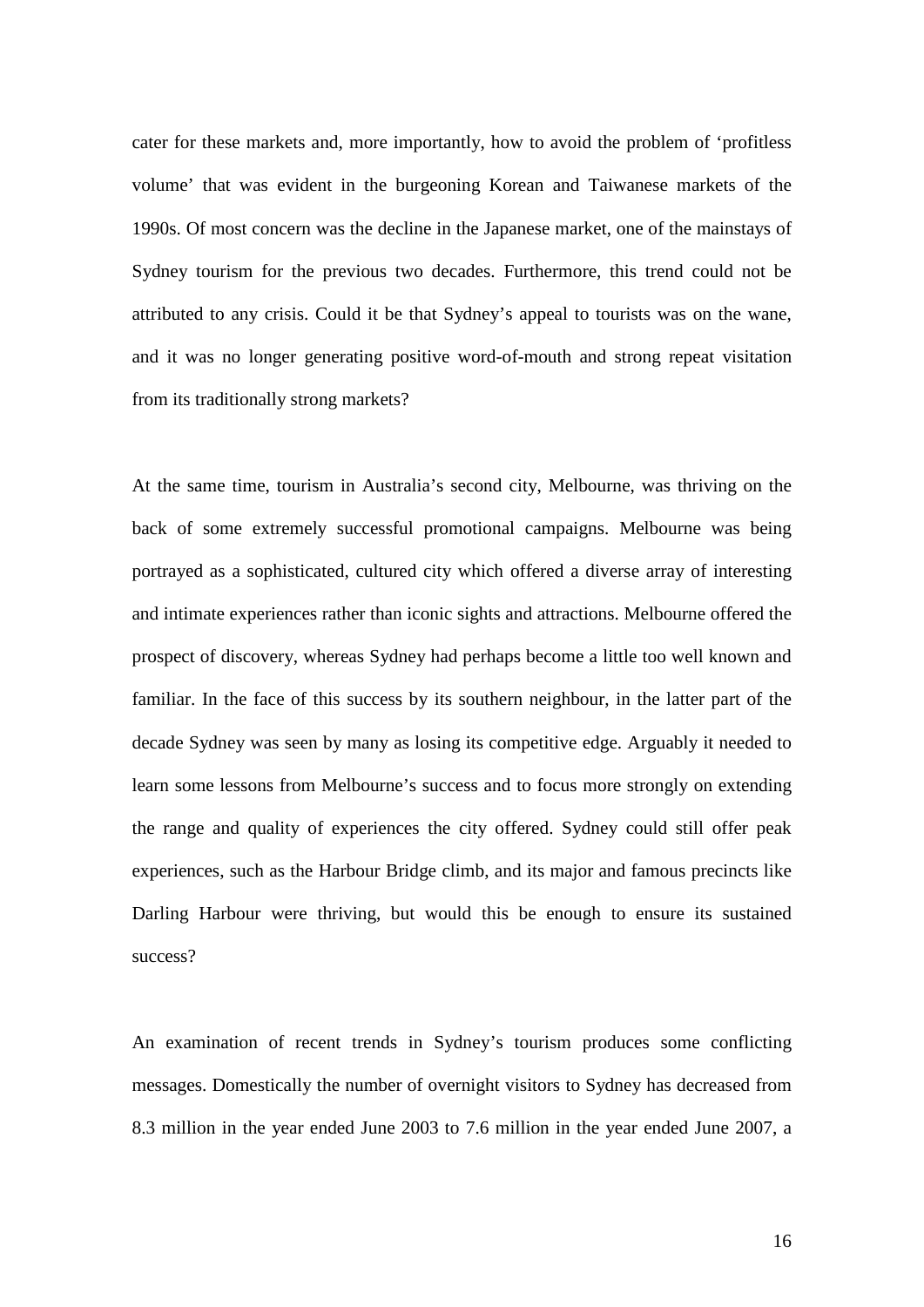decline of more than nine percent over that five year period. Domestic visitor nights have declined by more than 5 percent over that same period, while day trips have declined by 7.5 percent. Running counter to these trends, international visits and visitor nights grew by 16.5 and 37 percent respectively from 2003 to 2007. While the international visitation figures seem positive, it should be stressed that using 2003 as a base year may produce a somewhat misleading picture, given that events such as the SARS outbreak contributed to a significant decline in international tourism to Australia in that particular year<sup>[4](#page-16-0)</sup> (Tourism NSW 2007b).

Despite some concerns about the current trajectory of tourism in Sydney, the city maintains its position as Australia's pre-eminent destination, and tourism has become a significant part of the local economy. For the year ended June 2007, domestic overnight visitors spent in excess of A\$3.5 billion within the city (i.e. excluding cost of transport to Sydney) (Tourism Research Australia 2007b). By virtue of their longer average length of stay, international visitors spent more than A\$5 billion in the same year, which represented one third of the total international tourism expenditure in Australia (Tourism Research Australia 2007a). Domestic day visitors contributed a further A\$1.6 billion to the city's economy (Tourism Research Australia 2007b). It may or may not be significant that on average both domestic and international visitors now spend more per night during a stay in Melbourne than they do in Sydney. The average length of stay for international visitors in Melbourne also exceeds that for Sydney (Tourism Research Australia 2007a).

<span id="page-16-0"></span> $<sup>4</sup>$  Examining visitation trends over a longer period than this is made difficult by a change in visit</sup> estimation methods in 2003. Figures before and after that year are not directly comparable.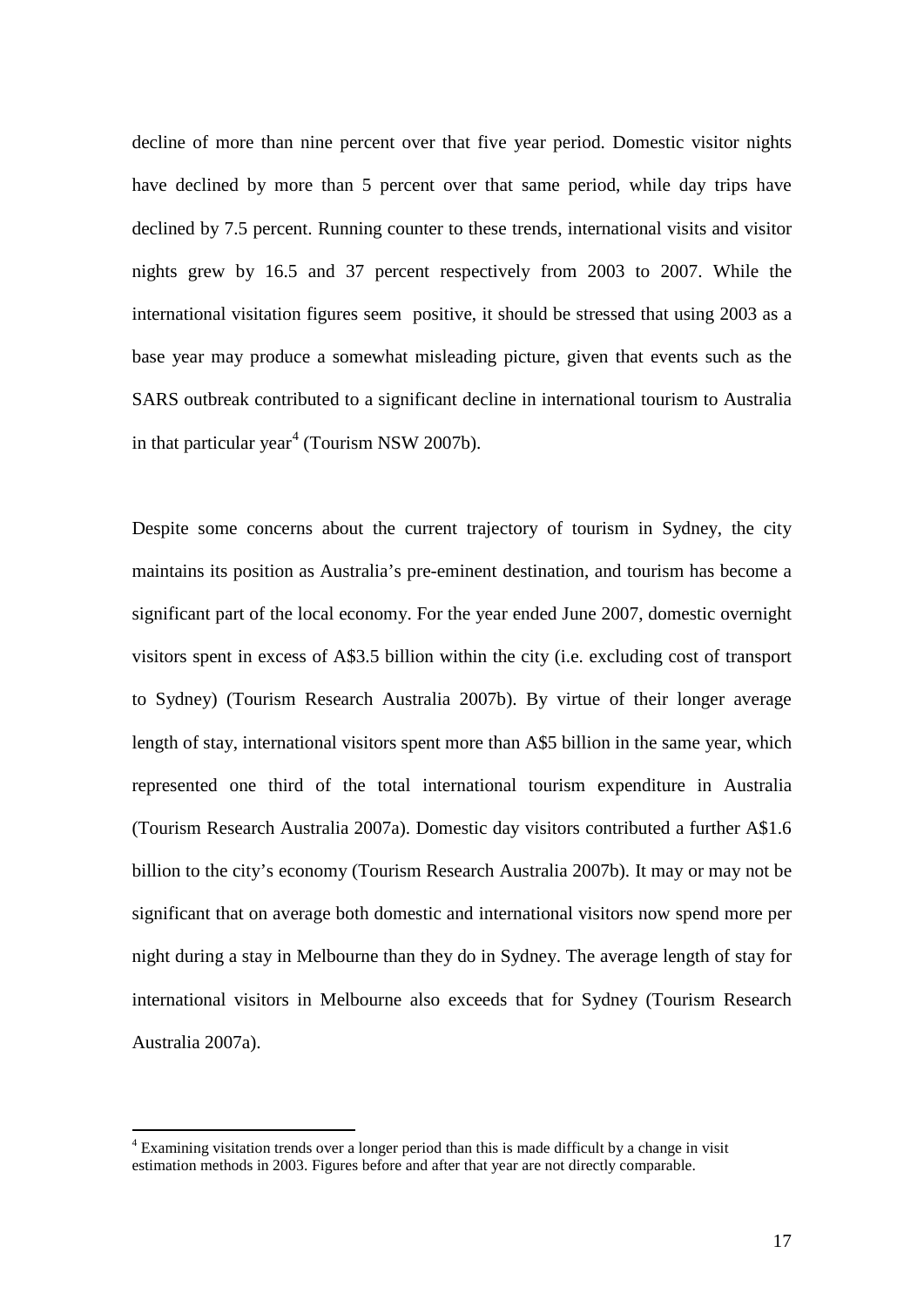## **THE SYDNEY TOURISM EXPERIENCE**

One of the explanations for the decline in domestic visitors and slower than anticipated growth in international tourism, has been a concern that Sydney has linked the development of tourism generally, and the city's image in particular, too closely to its harbourside attractions. According to TTF Australia (2007a), the city needs to innovate and create new experiences and attractions to encourage visitors. They note that while marketing campaigns create a certain 'buzz' about a city visit, they have to be supported by a distinctive and compelling tourism offering (TTF Australia 2007b). By implication, the Sydney tourism experience may be failing to match its marketing message.

The experience of the city has certainly been subject to recent criticism (Munro 2007; Nixon 2008). While Sydney presents a visual panoply to visitors, Munro (2007:1) argues that:

Sydney is a trophy wife. Like her smug husband, we bask in the glory of association and smooth over the rough spots. Sydneysiders struggle with their glamorous, sparkling city. Catch the bus across town, but not if you are in a hurry. A brisk walk would probably be faster.

Walk a few bus or train stops to lose weight. But rug up against the wind tunnels and the deep shade thrown by our skyscrapers. Meet a friend for a drink in town. But do not expect to hear each other talking.

A walk northward to the harbour along Sydney's main thoroughfare, George Street, lays bare the clatter and bustle of the city noted by Munro (2007).Concrete and glass towers dominate the skyline. At ground level, pedestrians compete with buses and cars on narrow and congested streets. What does this cacophony of architecture, people and commercial enterprise tell us about Sydney? The answer is brief - very little really. It seems that many post-modern cities of the 'New World' are largely distinguished by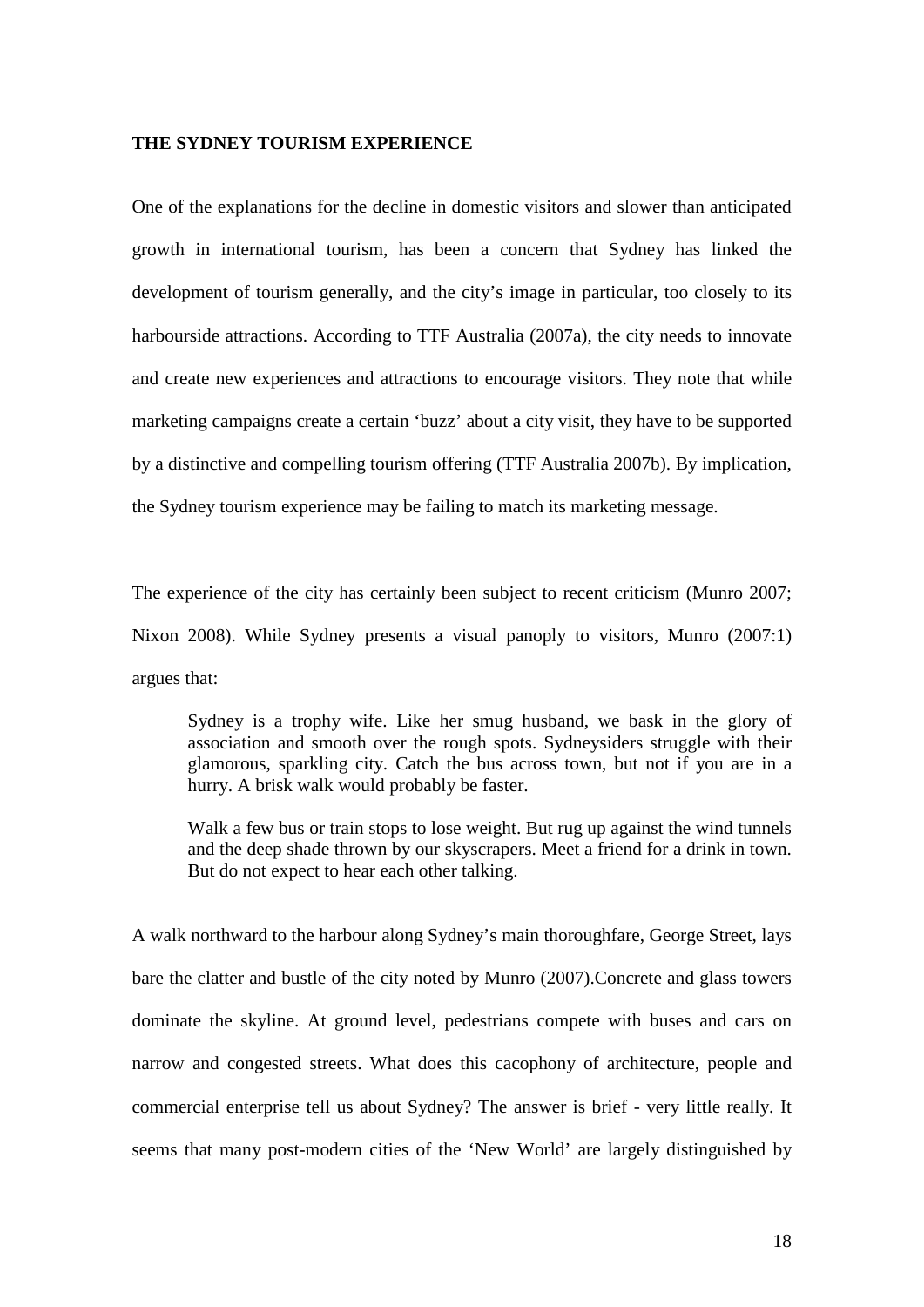their lack of distinctiveness. Indeed as Bridge and Watson (2000) observed, these cities typically have more in common with each other than with their surrounding hinterland!

As George Street approaches the harbour and the tourist hub of Circular Quay, visitors share the public space with city workers who scurry from the commuter ferries toward their offices. At this point a large steel railway bridge dissects the public space and fractures the flow of the skyline. Painted along the horizontal beam of the bridge is a sign 'Welcome to The Rocks'. Passing under the bridge, the physical and social characteristics of the cityscape are transformed. Twentieth century concrete and glass give way to nineteenth century sandstone and slate. The goal-directed pace of the city gives way to more relaxed, seemingly aimless activity. Predominantly, commercial activity is geared to meeting leisure and pleasure needs. The collective effect of the change in architecture, scale, tempo and visitor activity, creates a markedly different city experience - this is clearly a different site. It is part of the city, yet a place set apart.

# **The Tourist Precinct**

Precincts such as The Rocks play an important role in the life and the experience of the city for both visitors and residents. As noted elsewhere (Hayllar, Griffin & Edwards 2008), tourism services and attractions, from both supply and demand perspectives, are not dispersed evenly and seamlessly throughout a city but tend to be concentrated into relatively small, contained geographic locales - precincts. For visitors in particular, precincts are focal points and sites of intense consumption.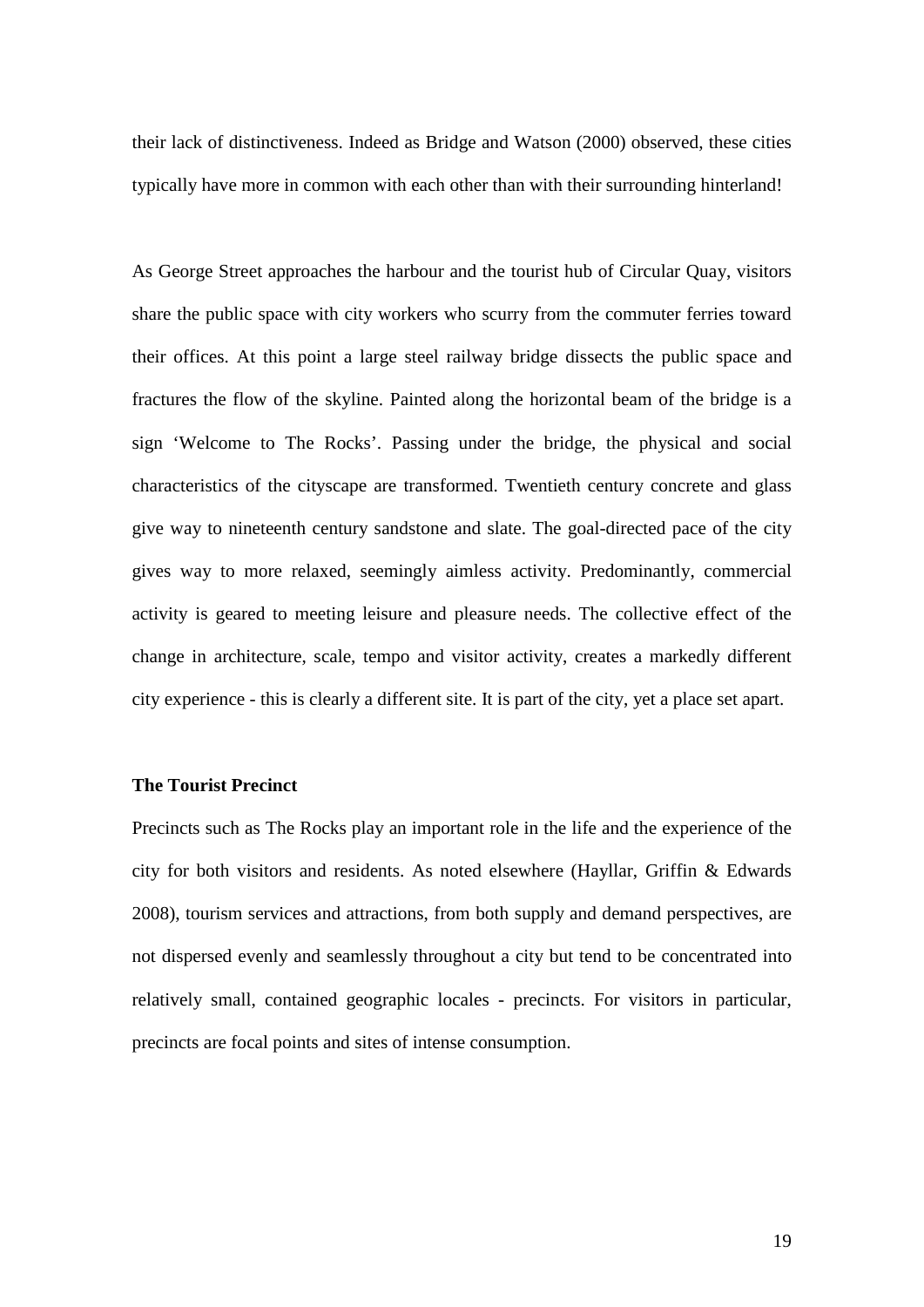In an 'intensely urban' city like Sydney, the interaction of tourists with precincts takes on a particular resonance. Arguably, precincts are counterpoints to the dissonance of the city – they bring legibility to the discord that surrounds them. This position raises two interrelated questions about precincts that have in part been broached by both Maitland and Newman (2004) and Montgomery (2004). The first concerns how well do we understand the experience of tourists in precincts? What is their experience, how do they explain it, what sense of meaning do they attach to the experience? The second, and interconnected question, concerns the functional aspects of precincts. What functions do precincts perform in shaping or facilitating the experience of tourists? Can seemingly dissimilar precincts perform similar functions? Do inner-city precincts perform different functions to city fringe, or suburban precincts? The focus is thus on the roles a precinct performs and not simply what its physical form or 'type' might imply.

The chapter now turns to addressing these and related questions in respect of Sydney. The first part examines the experience of tourists in the two city-based precincts previously discussed, The Rocks and Darling Harbour, and theorizes the role these precincts play in providing experiences beyond the well trodden path. The second section broadens the scope of the discussion and considers the functions these two precincts perform for tourists and contrasts them with two suburban or 'fringe' precincts – Norton Street (Leichhardt) and Parramatta. The overall purpose in this latter discussion is to examine the functional roles of precincts and their implications for the tourist experience of Sydney. Finally, and against this background, the future of Sydney as a tourism destination is considered.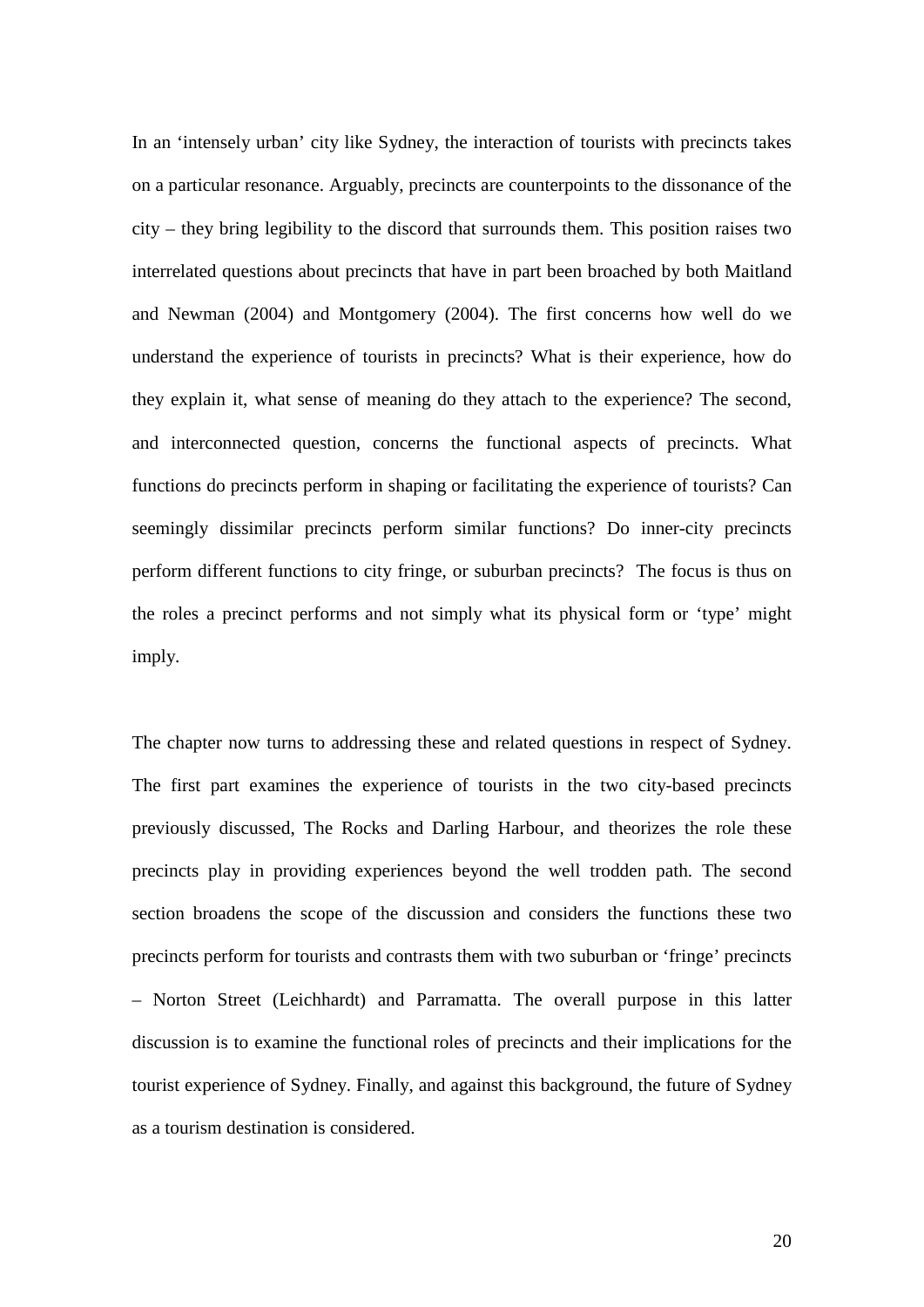## **PRECINCTS AS PART OF THE SYDNEY EXPERIENCE**

The experiences of people in precincts are at least partly shaped by the historo-physical context of the precinct itself. A visitor's prior knowledge, impressions passed to them by others, and the physical fabric and location of a precinct are among a number of factors that impact on the expectations of visitors and, as a logical corollary, the experience itself.

The Rocks precinct takes its name from the rocky outcrops, long since flattened by development, which once marked its shoreline and immediate environs. In earlier times, The Rocks had a reputation for its hard working class edge and nefarious activities such as those perpetrated by the *Rocks Push*, a street gang which terrorized the area in the late nineteenth century.

In perhaps a portent of its future as a tourist precinct, an Englishmen visiting Sydney in c1890 was taken by a friend into a Rocks pub frequented by *Push* members and described them as:

Wiry, hard-faced little fellows, for the most part, with scarcely a sizeable man amongst them. They were all clothed in "push" evening dress—black bellbottomed pants, no waistcoat, very short black paget coat, white shirt with no collar, and a gaudy neckerchief round the bare throat. Their boots were marvels, very high in the heel and picked out with all sorts of colours down the sides. (A.B. Paterson - *In Push Society* 1906)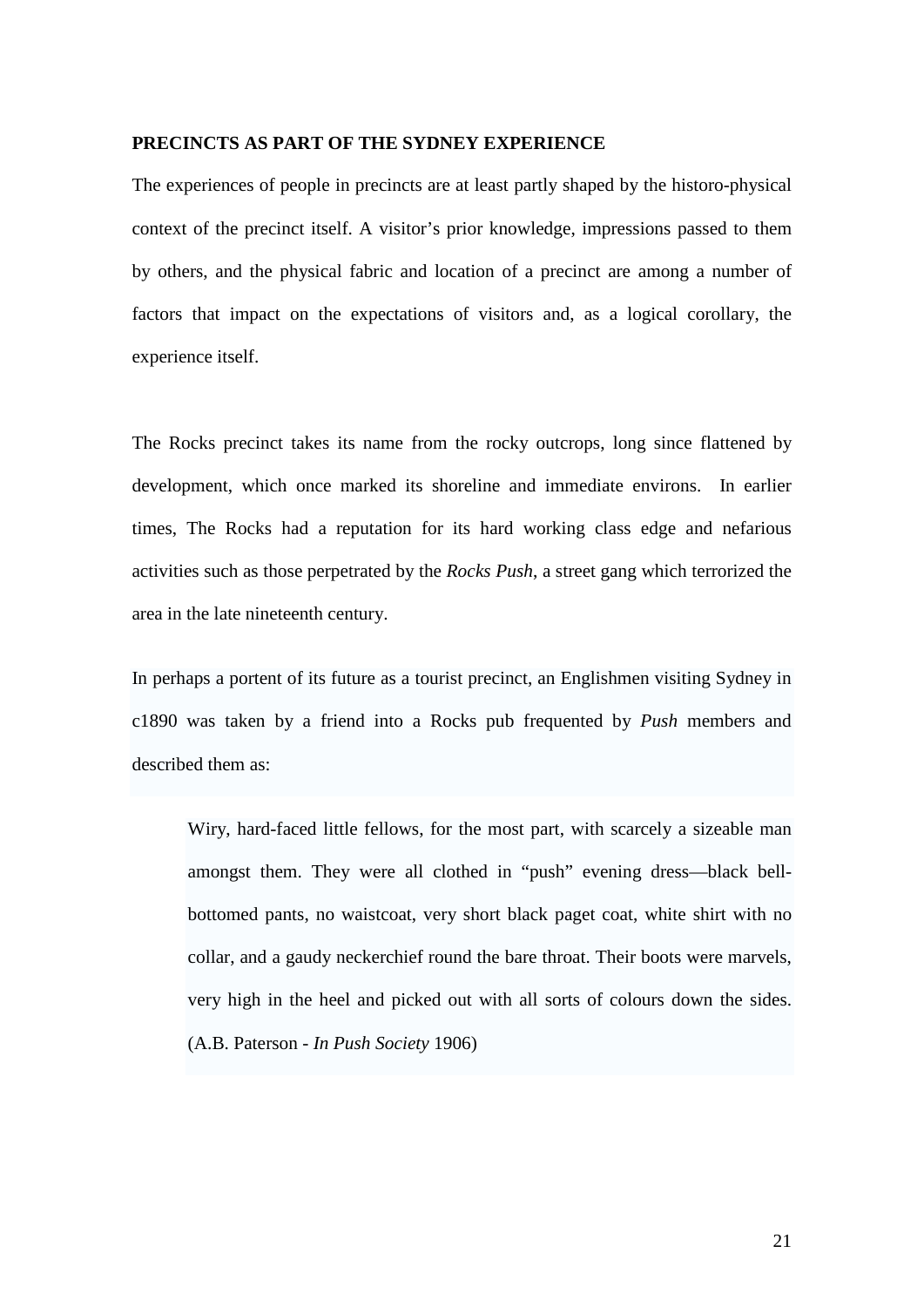Although the *Push* has faded into history, many tourists still venture into The Rocks in an attempt to capture a sense of the 'real' Sydney. While substantially altered and 'sanitized', The Rocks offers tourists the prospect of insights into the city's past and present day contemporaneously and has become a significant focus of city-based tourist activity. Between July 2006 and June 2007 the precinct recorded over 13.5 million visits. Sydney residents are the dominant user group (54 per cent) followed by international tourists (24 per cent) and those from regional areas of NSW and interstate visitors (22 per cent). [\(www.shfa.nsw.gov.au\)](http://www.shfa.nsw.gov.au/).

Approximately three kilometres along the harbour foreshore from The Rocks is the contrasting precinct of Darling Harbour. Conceived and developed in the genre of the 'festival marketplace' (Rowe & Stevenson 1994), Darling Harbour is an eclectic mix of modern architectural forms reflecting its 20 year development 'heritage'. Despite some ongoing criticism (see Huxley 1991; Hall 1998; Searle 2008) it has become a weekend hub of activity for Sydney residents and visitors alike. The regular events, array of attractions and opportunities to stroll around the waterfront, all with the backdrop of the city and harbour, make Darling Harbour an attractive leisure time option. Between July 2006 and June 2007, the precinct received over 27.5 million visits making it Sydney's most visited tourist place. Of these, 62 per cent were Sydneysiders, with the remaining 38 per cent divided evenly between domestic and international visitors [\(www.shfa.nsw.gov.au\)](http://www.shfa.nsw.gov.au/).

As Sydney's most significant tourism precincts, The Rocks (Hayllar & Griffin 2005) and Darling Harbour (Hayllar & Griffin 2007) provided the foundation for the first two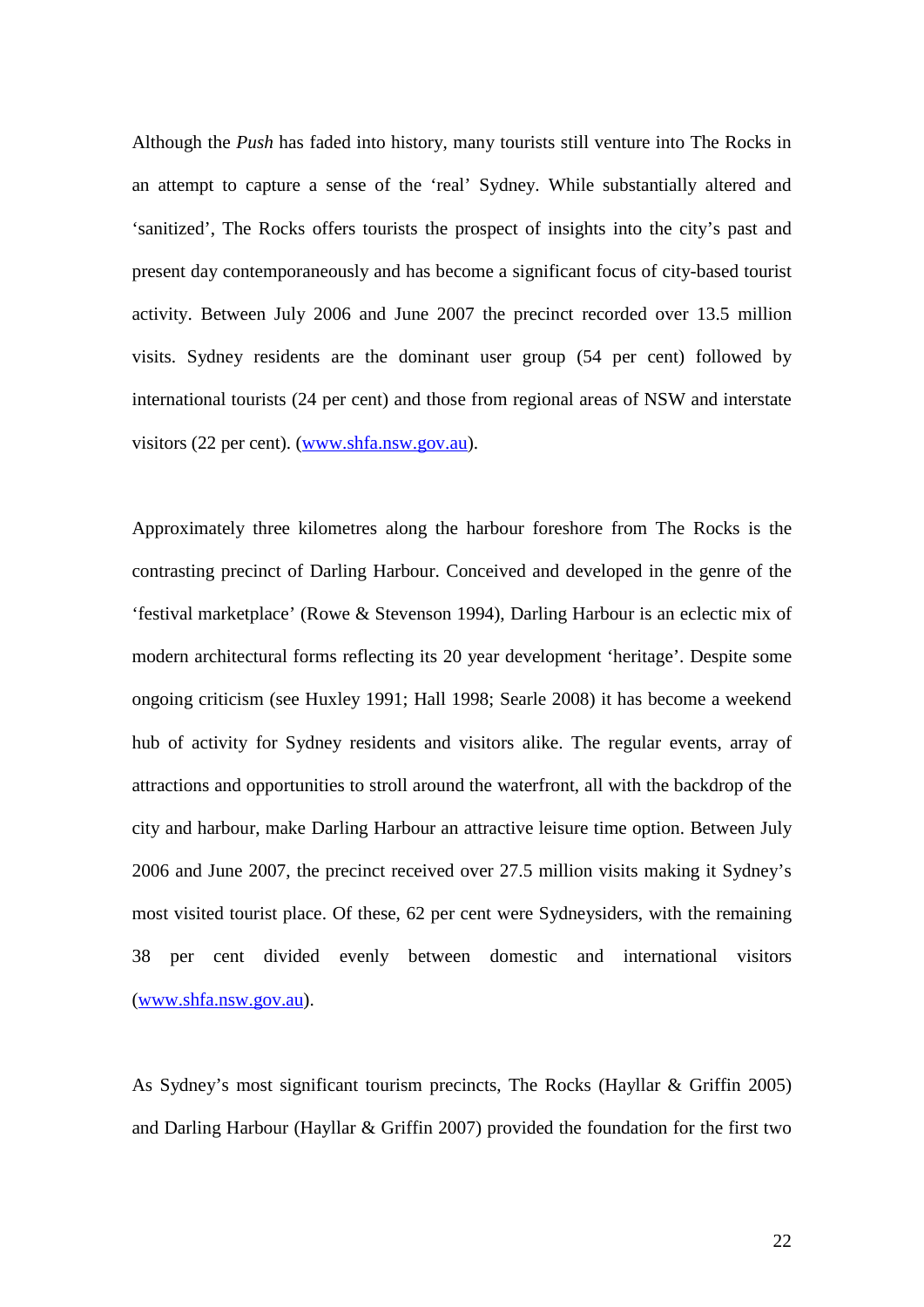in a series of studies undertaken by the authors The overall purpose of these studies was to progressively develop an understanding of tourists' experience of a city generally, and in particular their experience of city precincts. In each of these studies a hermeneutic phenomenological approach to the examination of experience was used. Data were collected via in-depth interviews using the respective visitors centre in both precincts to recruit participants and conduct the interviews. Interviews were conducted with 90 visitors; 60 international and 30 non-Sydney residents. Verbatim transcripts of the interviews were prepared and the narrative 'data' were analysed using the thematic approach recommended by Van Manen (1990) and Denzin (1989). Following several 'works' of the participants' narratives by the research team, three experiential themes emerged from the data:

- physical form and setting;
- atmosphere; and
- personal meaning.

The *physical setting* and what it means to the visitor is an important experiential characteristic. The Rocks and Darling Harbour have strikingly different architectural forms. The historic yet evolved streetscape of The Rocks with its low rise, more human scale  $18<sup>th</sup>$  and  $19<sup>th</sup>$  century buildings links Sydney to its colonial past. In contrast the 'style' of Darling Harbour is somewhat of a discordant mix of late  $20<sup>th</sup>$  century concrete, glass and metal. In both cases the precincts are located close to the city yet they eschew quite a different experience. The Rocks is adjacent to the main tourist core of the city. It is encircled by vibrant inner city life and tourist activity. Its relative quietness and change of pace are in sharp contrast to its immediate surrounds. It is a place to meet, eat,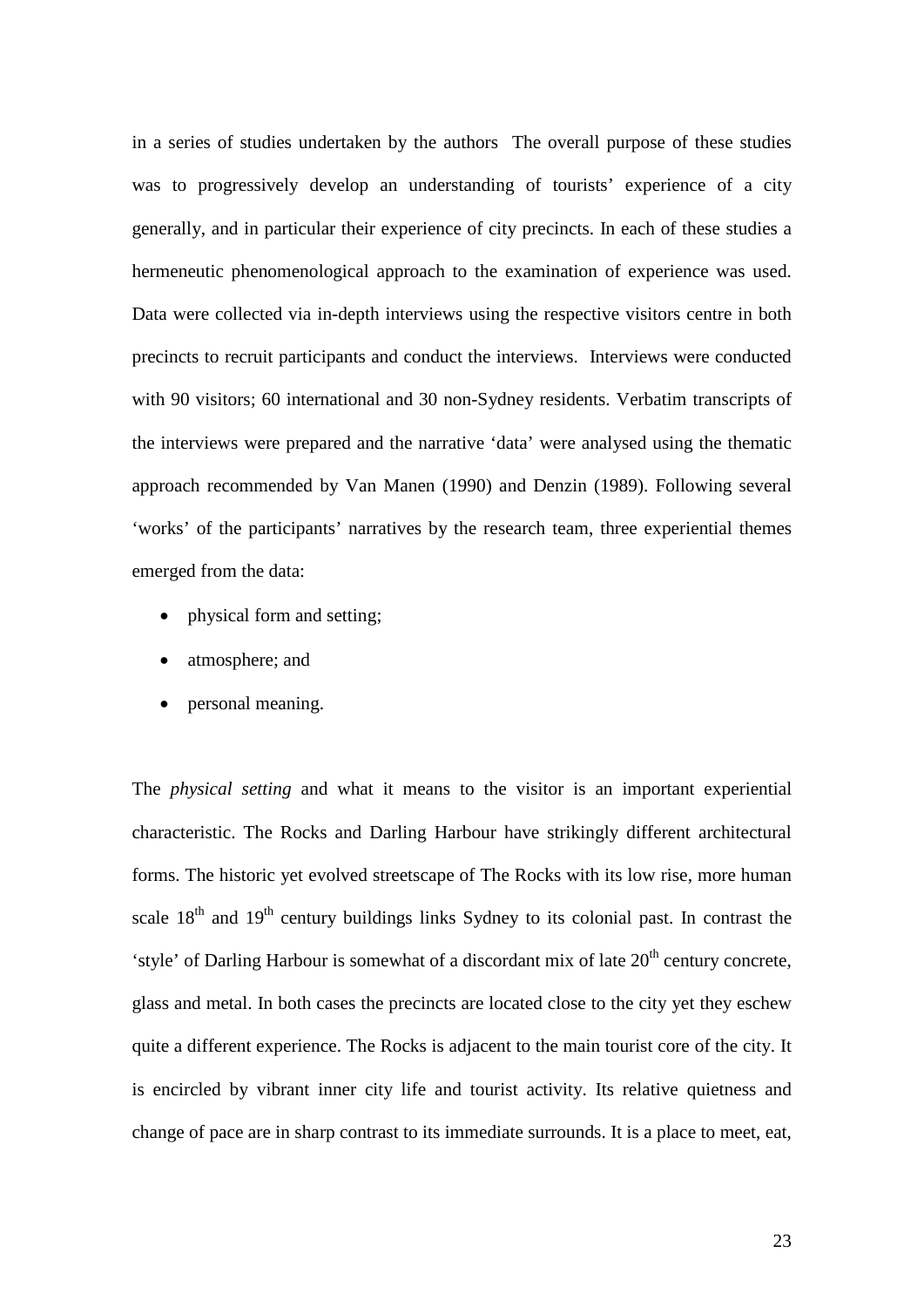drink and shop – it is a more urbanized, perhaps local, experience. By way of contrast, *Play it your way* is the marketing theme for Darling Harbour. It is a site of colour, movement and activity. As one respondent in the Darling Harbour study commented: *It's like a big entertainment centre.* 

The second theme, *atmosphere,* refers to the overall 'feel' of the precinct created by the dialectical interaction of the social and personal experiences of the visitor with the precinct. A visit to a precinct is an inherently social experience. Both Darling Harbour and The Rocks are urban melting pots of international and domestic tourists, local residents and office workers. On weekends, the office workers make way for pleasureseeking locals and visitors from outside Sydney. The atmosphere in The Rocks is more subdued, 'old world' in style, while Darling Harbour is more open, expressive and fastpaced. The Rocks' narrow streets, living precinct character and human interactions convey a particular type of experience; in part a sense of timelessness. Darling Harbour 'feels' younger, more active and a place of its time. These different characteristics help shape the personal experiences of the visitors.

The final theme identified is concerned with how an individual's cumulative experiences and level of engagement provide some sense of *personal meaning* to their visit. In the sense described here, meaning is understood at two levels – external and internal. External is concerned with the meaning the precinct gives to the 'host' city itself - as a marker for Sydney as a destination. Conversely, internal meaning is more inwardly focused – what the experience means for the individual.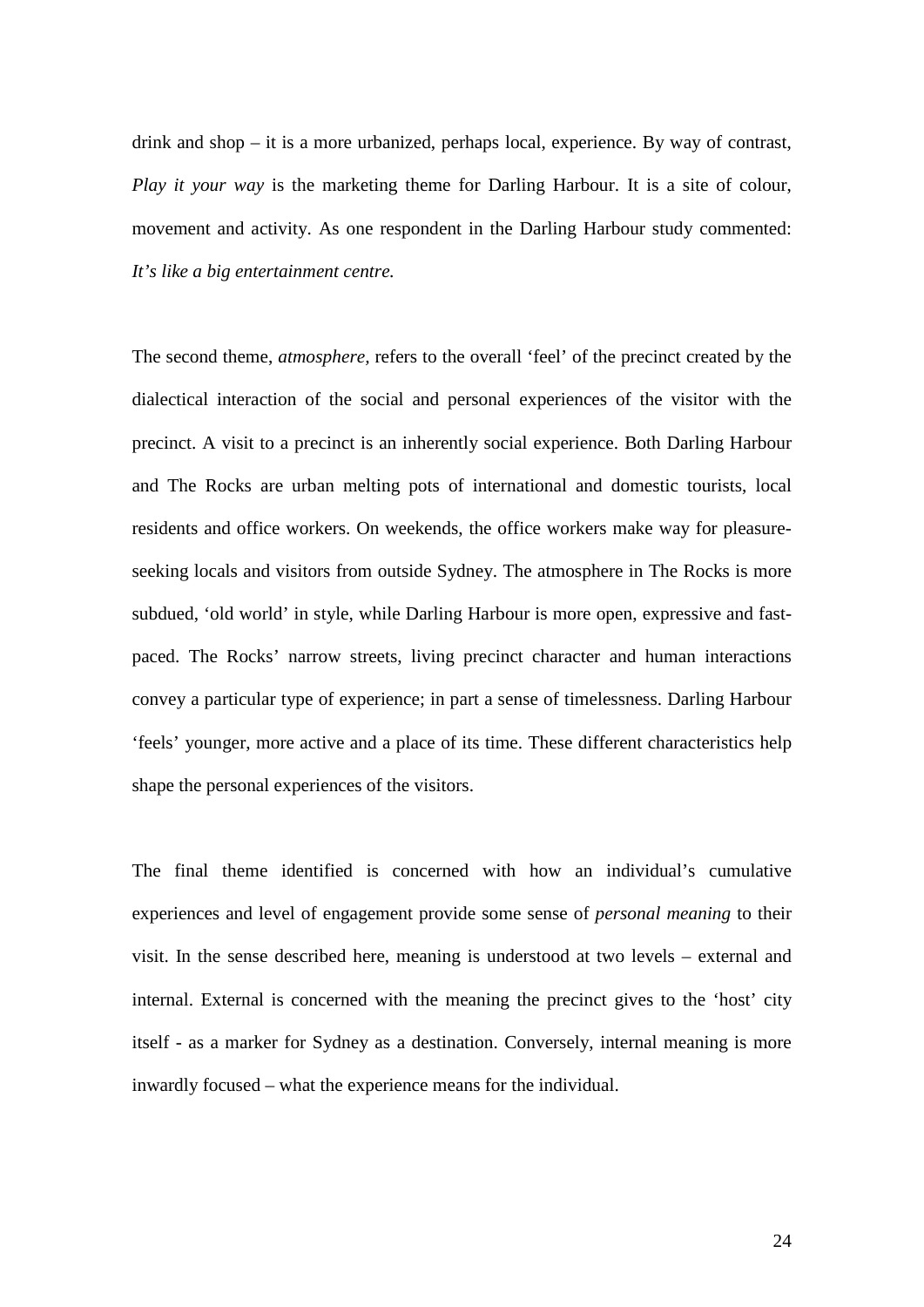In both precincts there is an unambiguous sense that visitors are experiencing 'Sydney' but in manifestly different ways. Both are measures of distinctiveness. At The Rocks, visitors recognize they are moving in the environs of old Sydney and do not appear to be concerned with what might be considered the imposition of the modern or 'inauthentic'. Indeed Wang's (1999) notion of 'existential authenticity' (in Ashworth & Tunbridge 2000:17), where authenticity lies in the experience and not the object, is relevant to this group of visitors. Conversely, Darling Harbour provides a different marker. Here the experience is one of modern, emblematic Sydney.

Respondents at both sites expressed positive 'feelings' toward their experience. They felt 'safe', 'comfortable', 'less stressed', and 'not hassled'. However, these expressions were more marked in reference to The Rocks. It could be that the greater 'depth' and complexity of the environment in The Rocks provided a richer experiential foundation for meaningful reflection. Indeed support for this observation is provided in companion studies of precincts undertaken in Melbourne (Griffin, Hayllar & King 2006).

# **Theorising the Precinct Experience**

In thinking through the narratives and thematic analyses for both these precincts as described above, we have argued from the phenomenological perspective that the contested notion of *place* (see Relph 1976; Lefebvre 1991; Suvantola 2002; Creswell 2004) is the essential characteristic or *essence* of the visitor experience to these spaces (Hayllar & Griffin 2005). While the companion concepts of *space* and *place* are problematized in the literature, the work of Suvantola (2002) and Tuan (1977) is instructive. According to Suvantola (2002), there are five different types of spaces: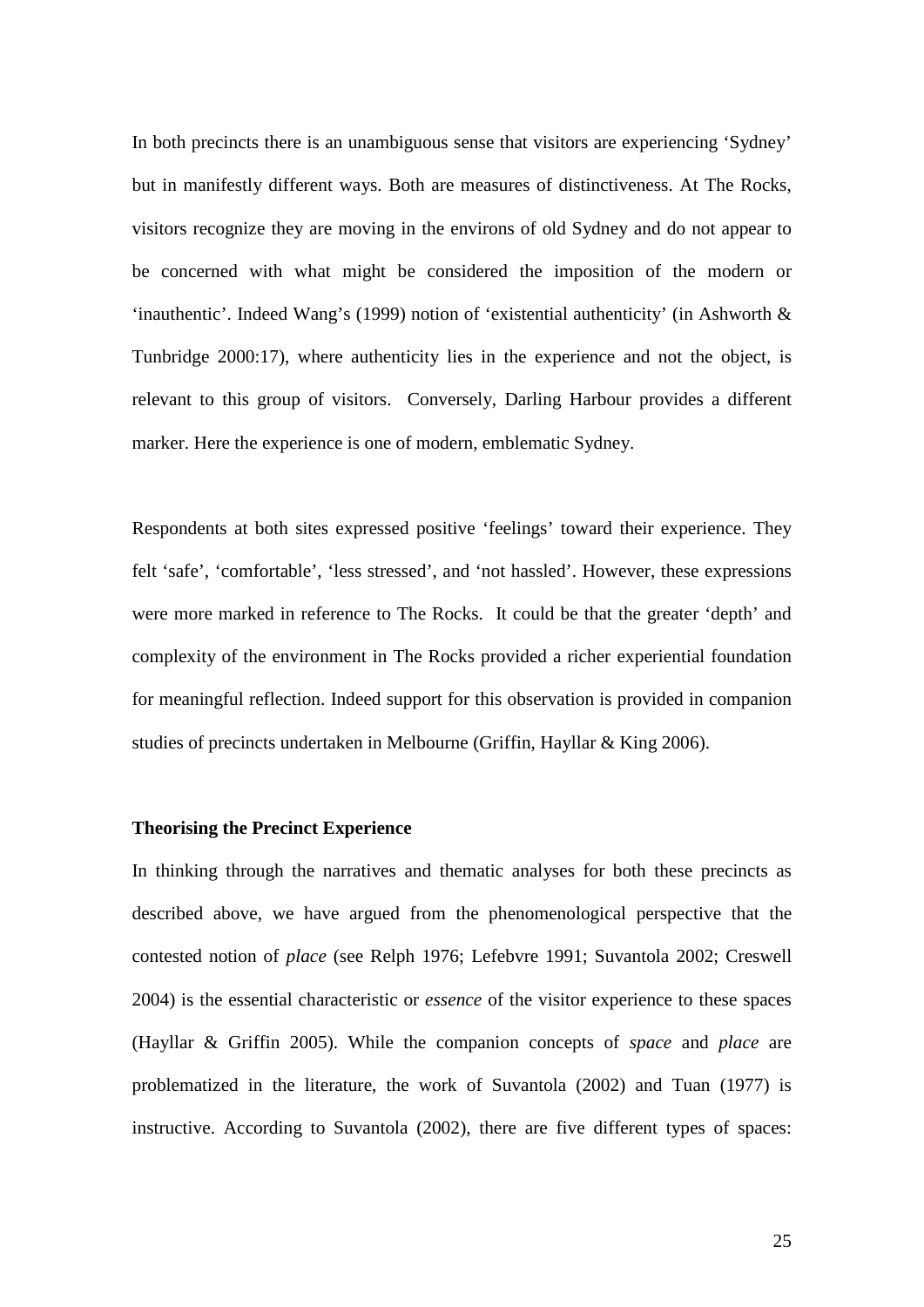mathematical, physical, socio-economic, behavioural and experiential. It is his notion of experiential space which is of particular interest. Suvantola (2002) argues that experiential space is dynamic and, invoking phenomenological reasoning, describes the use of space as both lived and experienced. Of the five different types of spaces discussed, it is perhaps the least quantifiable yet arguably the most important in respect of the tourist experience. It is within the experiential realm that meaning is applied to space through our encounters with it. Theoretically, a space imbued with meaning becomes a place (Tuan 1977).

Although Darling Harbour and The Rocks are sites of substantial contrast, they each have an intrinsic resonance that visitors connect to Sydney. The unique architectural heritage of The Rocks, and its location as a physical and social counterpoint to the city which adjoins it, makes this a distinctive urban landscape in Sydney. It is this distinctiveness, and the visitors' experience of it, that give rise to phenomenological experience of place.

The phenomenon of place emerged somewhat unexpectedly from the analysis of Darling Harbour given the pejorative statements that generally accompany discussions of such planned precincts. For example, Rowe and Stevenson (1994:181) argued that 'festival marketplaces involve the calculated packaging of time and space, seeking to satisfy tourists' expectations of an authentic experience of place by constructing often decontextualized and sanitized simulations of urban landscapes', and further that these types of precincts resonate with the 'urbanism of universal equivalence so that anywhere can now be everywhere'. (see also Clark 1991, in Craig-Smith & Fagence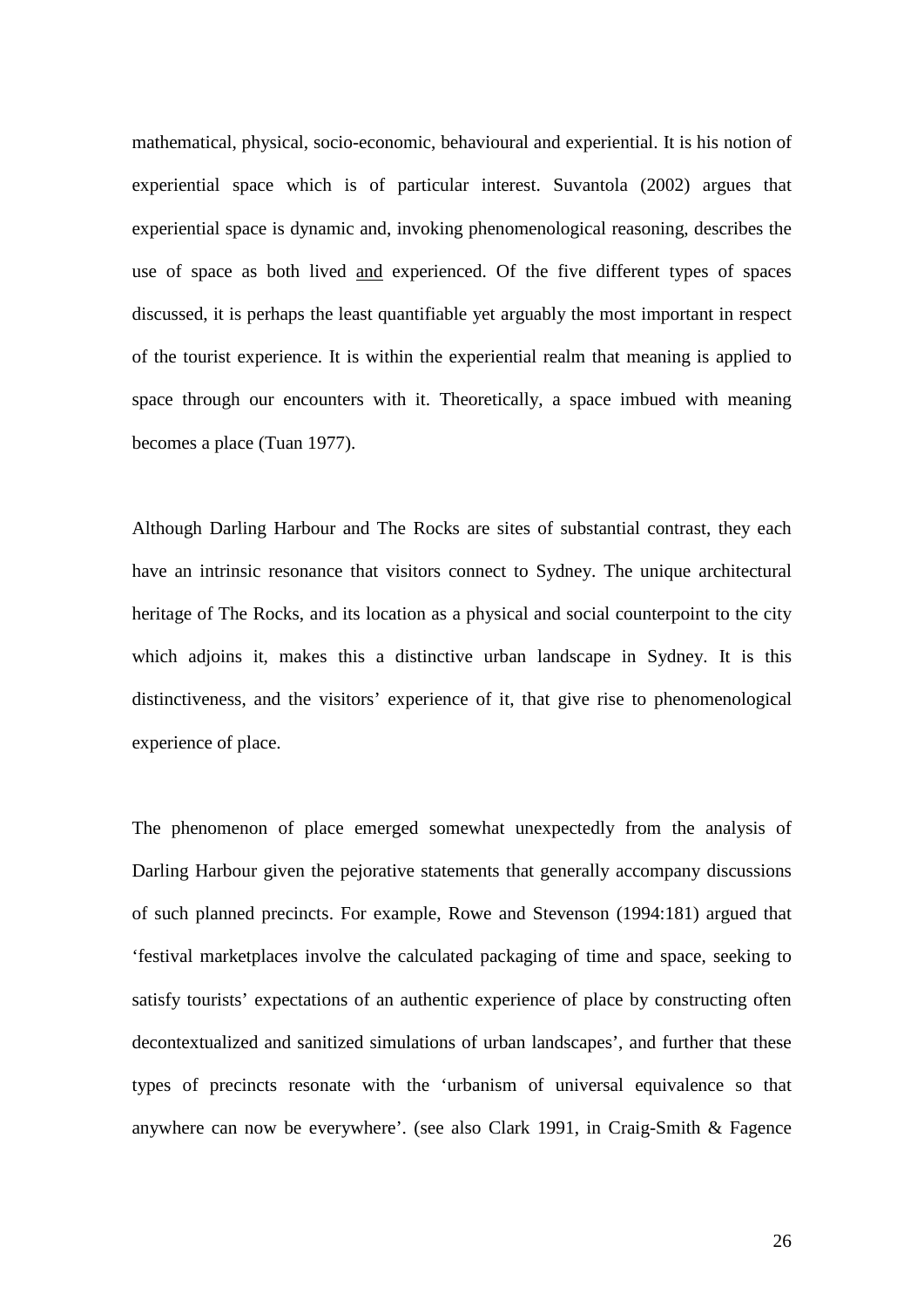1995) However, our findings suggest that visitor experiences of Darling Harbour run counter to this conventional wisdom. Darling Harbour is not 'anywhere' nor simply the 'carnivalesque' with its implied superficiality and depthlessness, but rather something more engaging and meaningful for the visitor (Hayllar & Griffin 2007). It is a distinctly Sydney place.

In considering the overall thematic analysis, and the implicit psychological shift from space to place, it could be argued that there is a type of experiential or thematic 'hierarchy' in the nature of the visitor's interaction with the precinct. This hierarchy is ordered by increasing levels of engagement or depth in the way a precinct is experienced. At the broad level, the *Physical Form* is immediate and unavoidable. At one level it may invoke the spirit of curiosity and invite further exploration - to investigate what is beyond the immediate or to discover 'what's this all about?'. At another level, the physical form may act as a barrier to further engagement. Where there is no experiential (emotional) union between the physical form and the visitor, arguably the precinct remains a space rather than a place.

The next level, *Atmosphere,* relates to the social psychological experience of engagement with the precinct beyond the more immediate reaction to its physicality. It is an emotional sense of experience which we argue is critical for the precinct to be experienced as a *place.* Thus emotional commitment in its psychological sense leads to an experience of greater depth and subsequently meaning.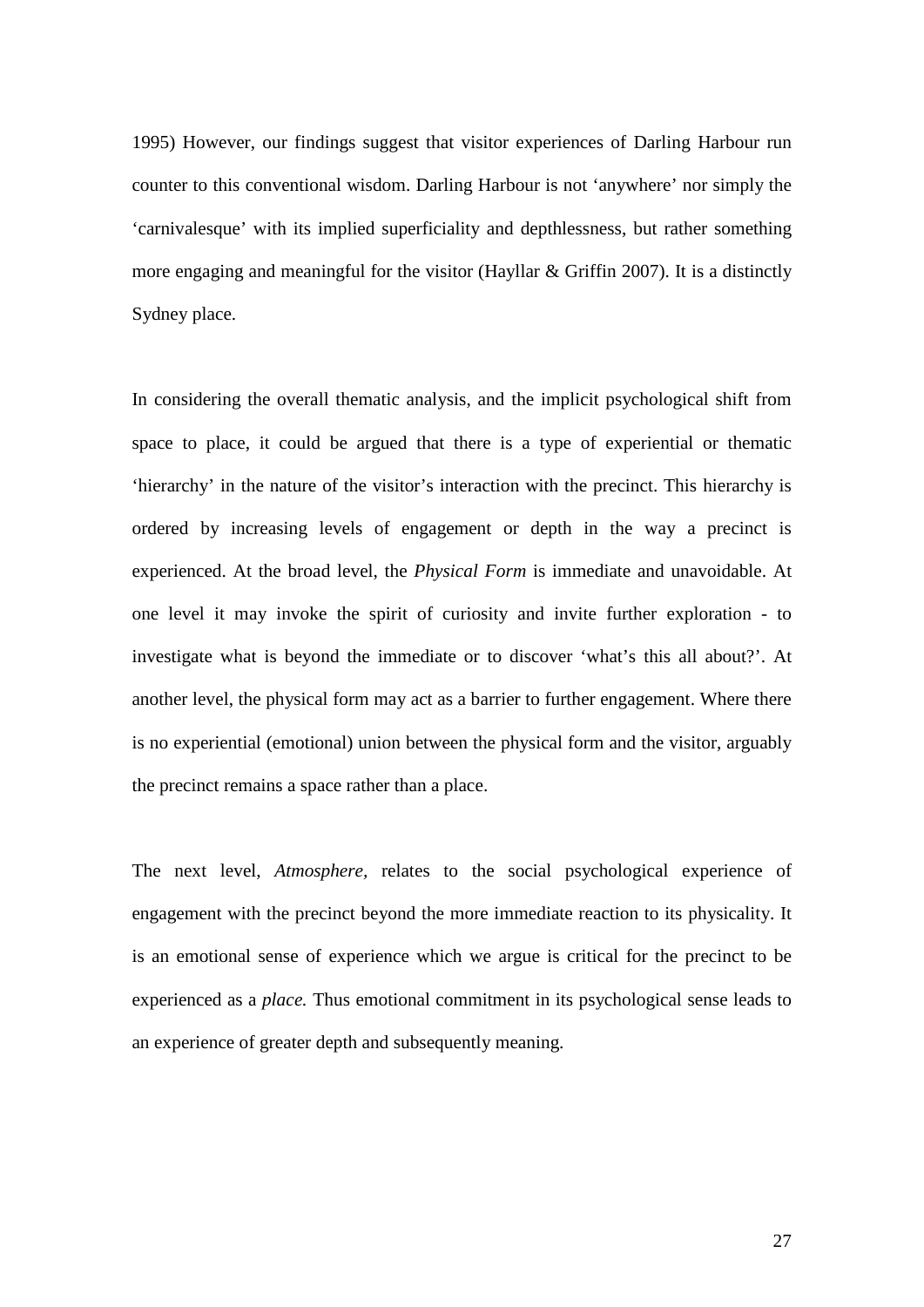Finally, and consistent with Tuan's argument, the third level, *Meaning*, represents the deepest level of experience, beyond that of immediate enjoyment. At this less superficial level of experience, the visitor acquires a much stronger sense of place attachment. Indeed it might be that a 'meaningful' precinct experience may have a substantial impact on the overall destination's sense of place much like landmark sights have in other destinations, for example the Eiffel Tower in Paris or the Statue of Liberty in New York.

A second set of theoretical considerations concerns the experiences provided by the study precincts for different types of visitors. In a previous paper (Hayllar & Griffin 2005) we discussed a typology of visitors identified as *Explorers*, *Browsers* and *Samplers*. This typology reflects the idea that different people can simultaneously experience a precinct in quite different ways, provided the precinct offers opportunities for different layers of experience.

The *Explorers* were identified as those visitors who want to move beyond the façade of a precinct, to find their own way and discover its innermost complexities and qualities. An explorer in The Rocks who wanted to look beyond the immediacy of the precinct commented that:

*The narrow cobbled street is something you don't find in very many places and I think that's really part of its charm. You're walking along one street and then all of a sudden without realising it there's a kind of this little alleyway off to the left that might take you to something a bit more interesting around the corner.*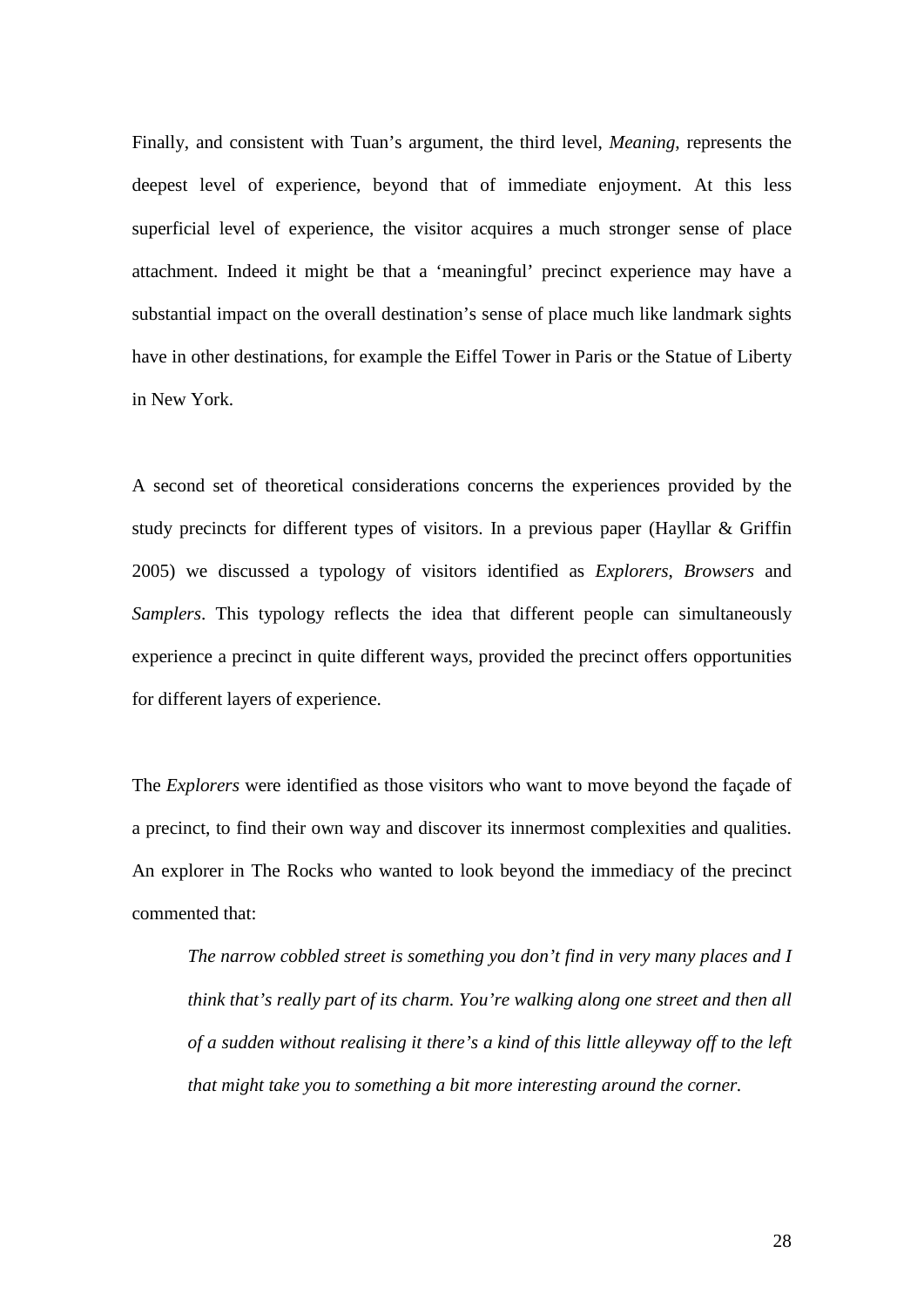Another noted that *you can just kind of explore behind the buildings and through the alleyways. It's fun. It's got wonderful energy.* Earlier she commented that if you wander *you never know, well you know you've got to come out somewhere, but I like the little streets.*

The second group, the *Browsers,* are more content to stay within the confines of the main precinct area and to follow the tourist routes. As one browser commented: *you just want to sit, listen to the music* or call into the local pub *to mix with people a little bit and that's quite nice.* Another browser considered The Rocks as a collection of *kind of quaint little restaurants, little delis, little cafes – very relaxed, very casual and something you'd want to go and see if you just came off the boat or something [if] you were a little bit tired but didn't want to go home yet. It's a nice place to stroll around to relax and take a break.* The browsers are engaged by the experience at hand but do not seek to further enrich that experience through extensive investigations of the precinct.

The experience for the final group, *the Samplers* is more superficial, with a visit to a precinct representing just another stop on their schedule of moving through the attractions of a city. For them the precinct is yet another sight to be viewed but not experienced, or a place of brief respite. The sampler will typically not move beyond the fringe or specific 'refuge point', such as a café.

Taken together, this theorising around the precinct experience raises three key points: firstly, the psychological shift from the experience of space to place as described by Tuan (1977) is arguably a consequence of the dialectical interaction between the physical and social experience of the precinct itself; secondly, that the depth of engagement with a precinct may be hierarchically arranged; and finally, that the type of

29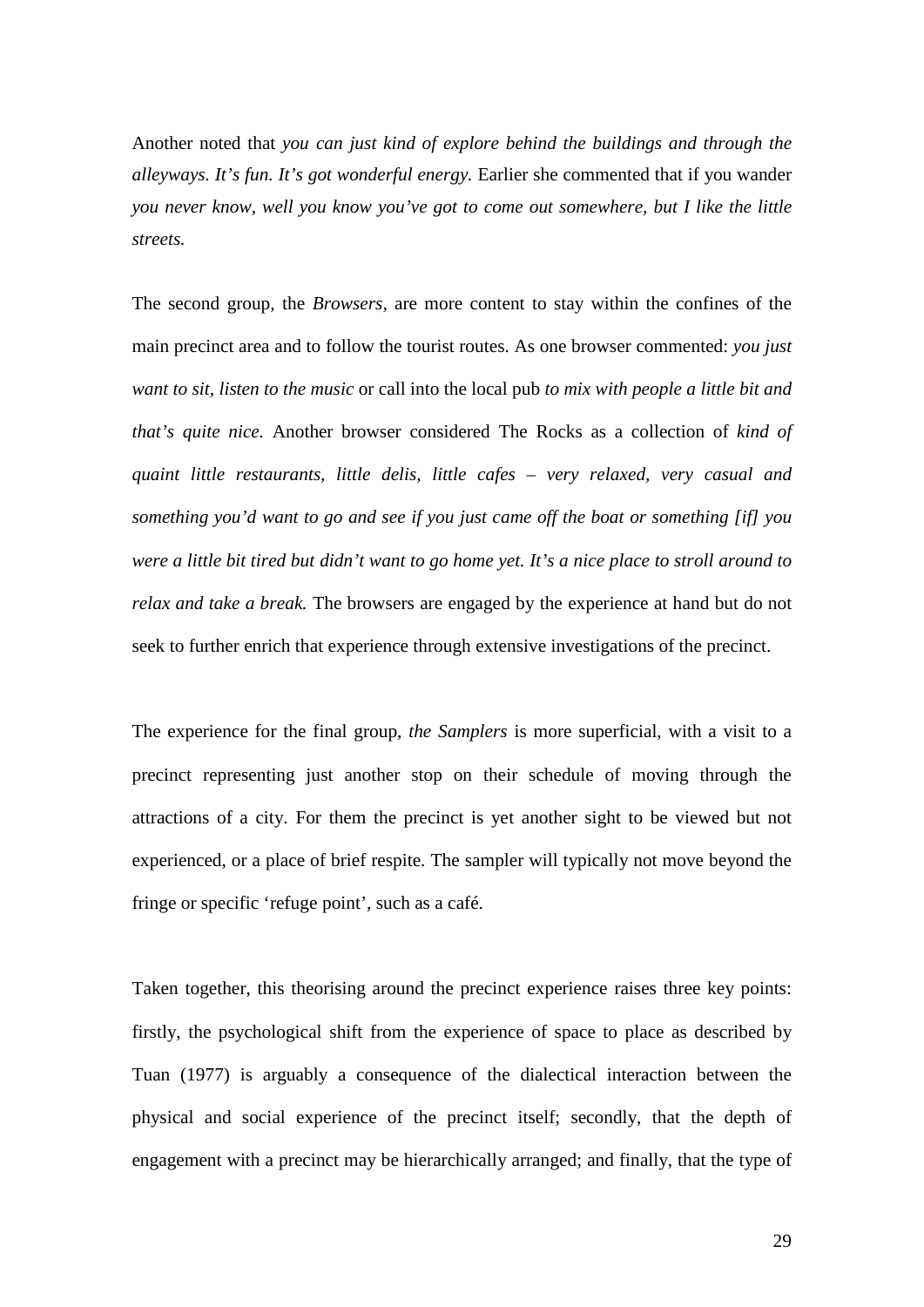experiences sought from and the level of interaction with the precinct may be dependent upon the learned predispositions of visitors for experience seeking behaviour.

In the context of the broader discussion, arguably it is the explorers who actively seek experiences away from the mainstream tourist environs of a city. It is their desire for exploration that motivates them to take the path less trodden. When a city precinct has been fully explored, it is the explorer, who may also be a second or third time visitor to the city, who seeks more meaningful and place engaged experiences.

# **SYDNEY PRECINCTS AND THEIR FUNCTIONS**

Taken together, the thematic constructs and theorising point to the multi-faceted nature of a city experience where physical structures, activity, human interactions and personal experience engage in a vital interplay which produces an 'experience' for the visitor. Interestingly the visitor interviews in The Rocks and Darling Harbour also highlight how two physically disparate and contrasting precincts can fulfil similar roles or functions for the visitor. For example, both: provide points of contrast or act in the role of a 'refuge' or place of respite from the city; provide opportunities for interaction with locals – they are part of the social fabric; and contribute powerfully to a sense of identity for Sydney.

The development of this 'functional' reasoning led to a second set of studies, the principal purpose of which was to better understand the functions that precincts perform for the visitor to an urban destination. Hence the focal question of the study moved from 'What is my experience in this precinct?' to 'What functions do precincts perform, for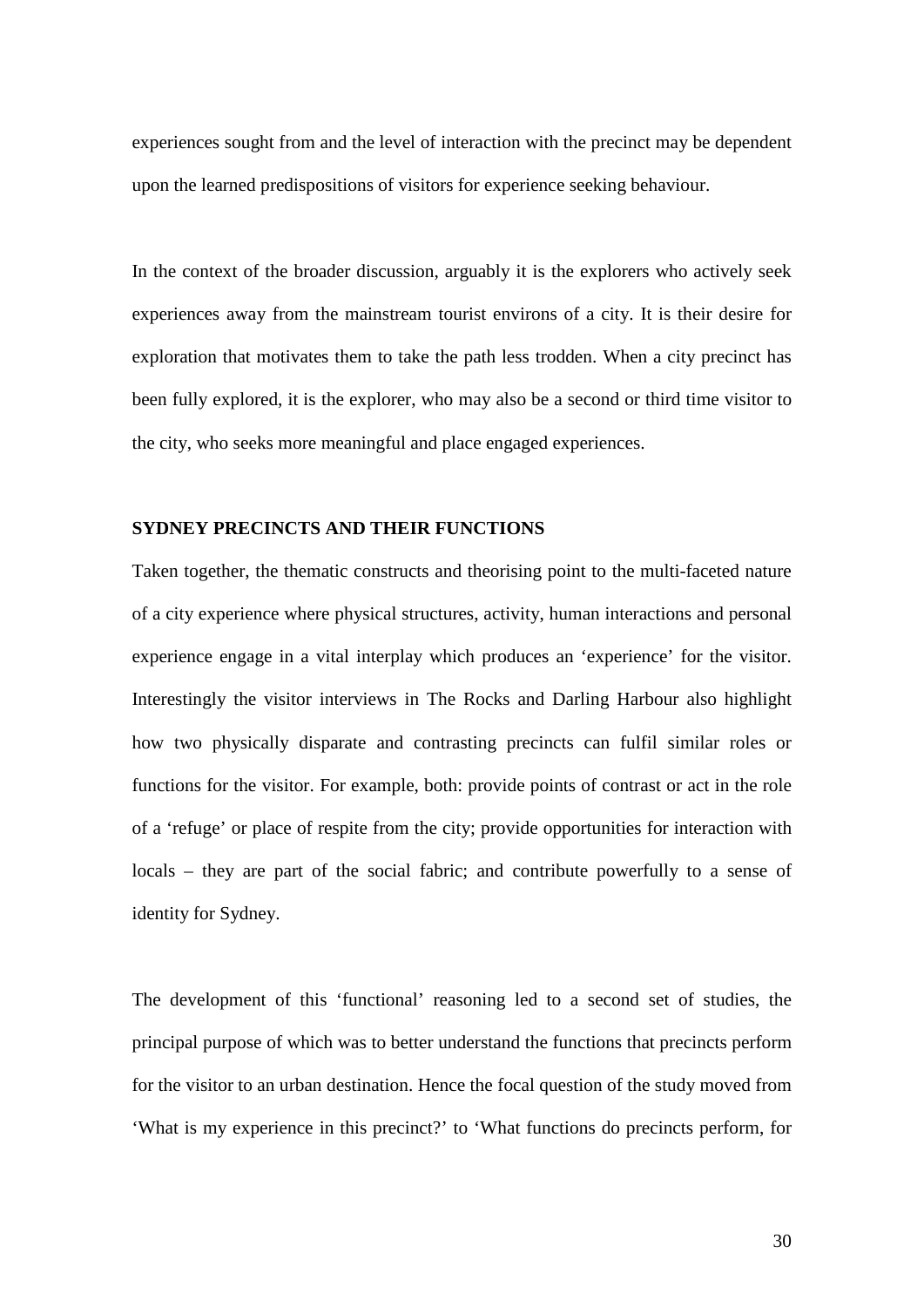me as a tourist?'. A related supplementary question was to examine, in part, the relative importance of these various functions. These follow-up studies were conducted in both Darling Harbour and The Rocks. However, in an attempt to move beyond the city-based sites, studies were also conducted at two precincts outside of the immediate central city boundaries: Norton Street in Leichhardt, and Parramatta.

*Norton Street* would be typically be classified as an 'ethnic' precinct. Leichhardt is an inner western suburb situated eight kilometres from the Sydney CBD and is readily accessible to the city via light rail and bus. In the 1920s Italian migrants began to settle in the area, and this increased dramatically in the years following World War II. Hence Leichhardt became substantially influenced by Italian culture, particularly with the appearance of Italian businesses and community clubs along Norton Street. The Italian/Australian newspaper, *La Fiamma*, was also established during this period. Today, the *Italian Forum* shopping and residential complex, the *Casa D'Italia*  headquarters for an Italian cultural and social support agency - cafes, restaurants, cinema and shopping experiences in suburban Norton Street retain a distinctly Italian feeling and flavour.

The second precinct, *Parramatta,* was founded in 1788, the same year as the original British settlement of Sydney. Located 23 kilometres from the CBD, Parramatta is now at the geographic centre of metropolitan Sydney. Although accessible by both train and bus, the most popular entry point for tourists is by the *RiverCat,* a 50 minute ferry ride from Circular Quay along the historic Parramatta River. Famous for its sandstone Georgian architecture, Parramatta features some of the most important historical sites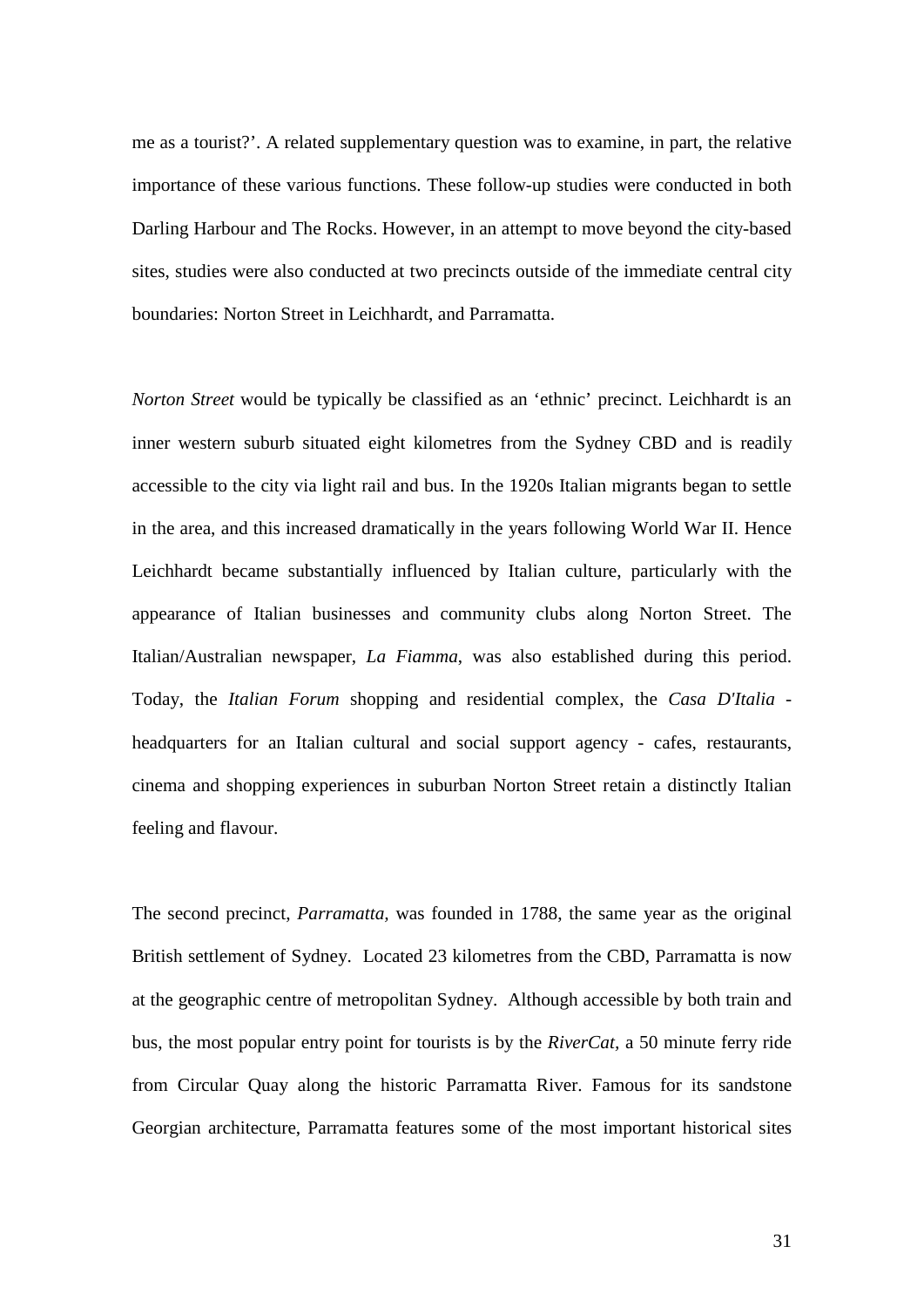and buildings in Australia, including Old Government House (Australia's oldest surviving public building), Experiment Farm (the site of Australia's first wheat crop), Elizabeth Farm (the home of John and Elizabeth Macarthur – founders of the Australian wool industry), and the Female Orphan School. While Parramatta presents itself as a unified precinct, in reality these important buildings and sites are widely dispersed throughout the area in 'micro' precincts and are typically difficult for all but the most intrepid tourist to access. Otherwise Parramatta represents a major commercial and retail centre, regarded as Sydney's second CBD serving its extensive western suburbs.

Data were collected through a questionnaire survey administered within the four precincts indicated above. The questionnaire design was based primarily on ideas which unfolded from interviews with precinct managers and previous qualitative work (Hayllar & Griffin 2005, 2007). The same questionnaires were administered in each of the four study precincts, allowing for the direct comparison of the results.

In the course of the study, 690 domestic and international tourists were interviewed at the four sites. Essentially the questionnaire was based on presenting the tourists with a wide range of statements that each reflected a particular function that the precinct could be performing for them. The respondents were asked to indicate their level of agreement with each statement, based on a five-point Likert scale. For the purposes of analysis presented here, only 11 (of 30) of the most highly ranked functions are reported. While the overall analysis is still at its preliminary stage, the data show that the highest ranked functions (based on mean scores) group themselves around three functional themes: social functions; atmospheric functions; and facilitating functions.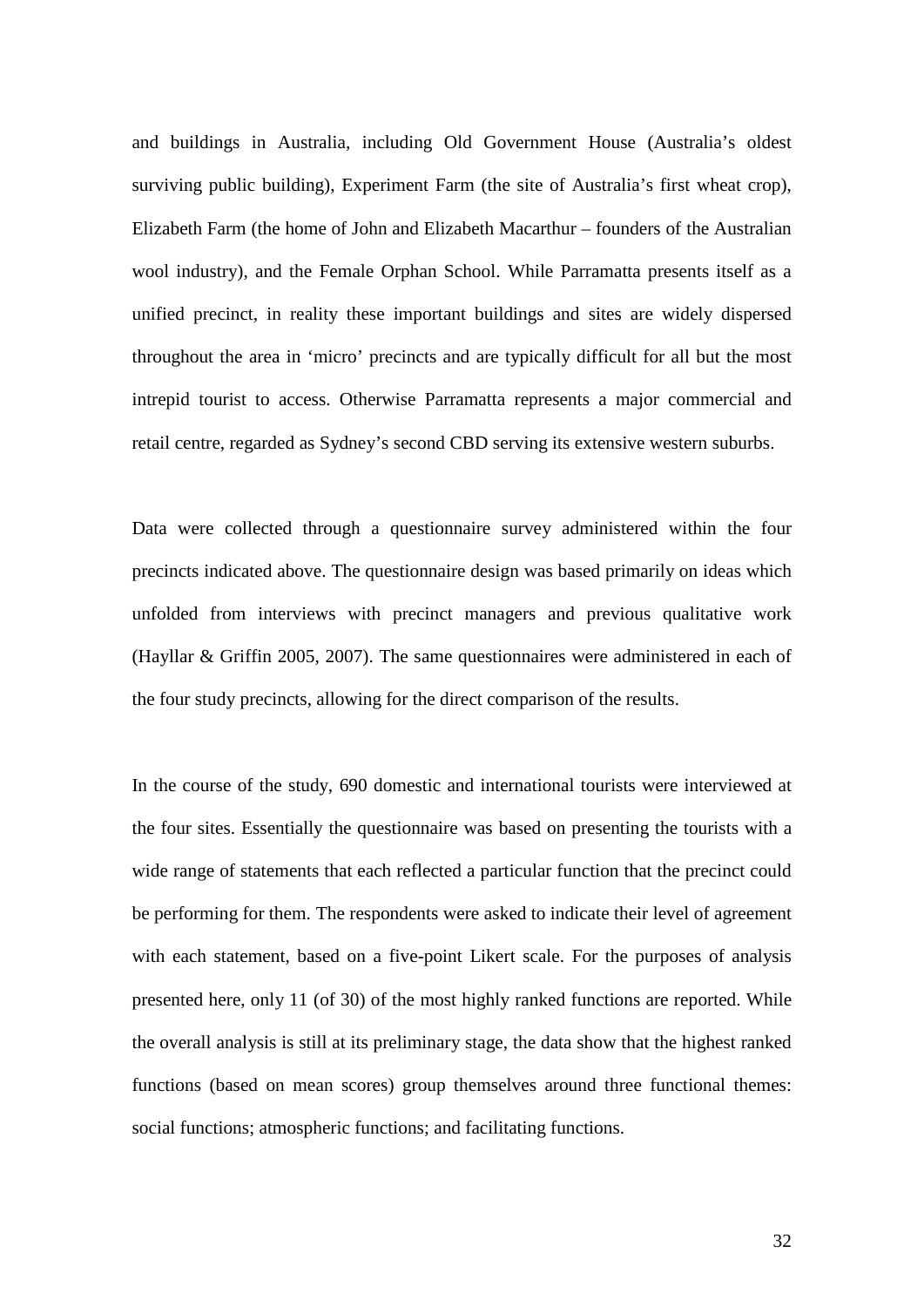In the context of this study, *social functions* are concerned with the extent of the visitors' engagement with the precinct. The sense of personal freedom and comfort to move around with minimal social constraint appears important to visitors. This was particularly the case in those precincts where tourists typically gather in larger numbers and where tourist related services appear as part of the natural landscape – The Rocks and Darling Harbour. Visitors to three of the four precincts (Parramatta being the exception) considered the opportunity to sit back and observe the experiences of others – 'people watching'- as important to their experience. However, there appear to be some mixed messages, perhaps sensitivity expressed through the data, as visitors did not want to intrude in the lives of Sydney residents. This was noticeable in the suburban precincts of Parramatta and Leichhardt where their presence as 'outsiders' is more readily identified. This finding presents a paradoxical dilemma for the explorer who wishes to investigate sights off the beaten track but does not wish to stand apart from the everyday experience of the locals.

In the social context, precincts function to provide a 'space' for social engagement somewhat at arm's length from the resident. Seemingly visitors want to experience the sociality and freedom that these spaces provide – to sit back and observe others - while enjoying the autonomy of the visitors' space.

The *atmospheric functions* that emerge from these data reinforce the importance of a precinct's atmosphere as part of the overall visitor experience. All precincts provided a 'relaxing atmosphere' for their visitors. Some earlier theorising around the notion of precincts performing the function of a refuge (Hayllar & Griffin 2005) from the city is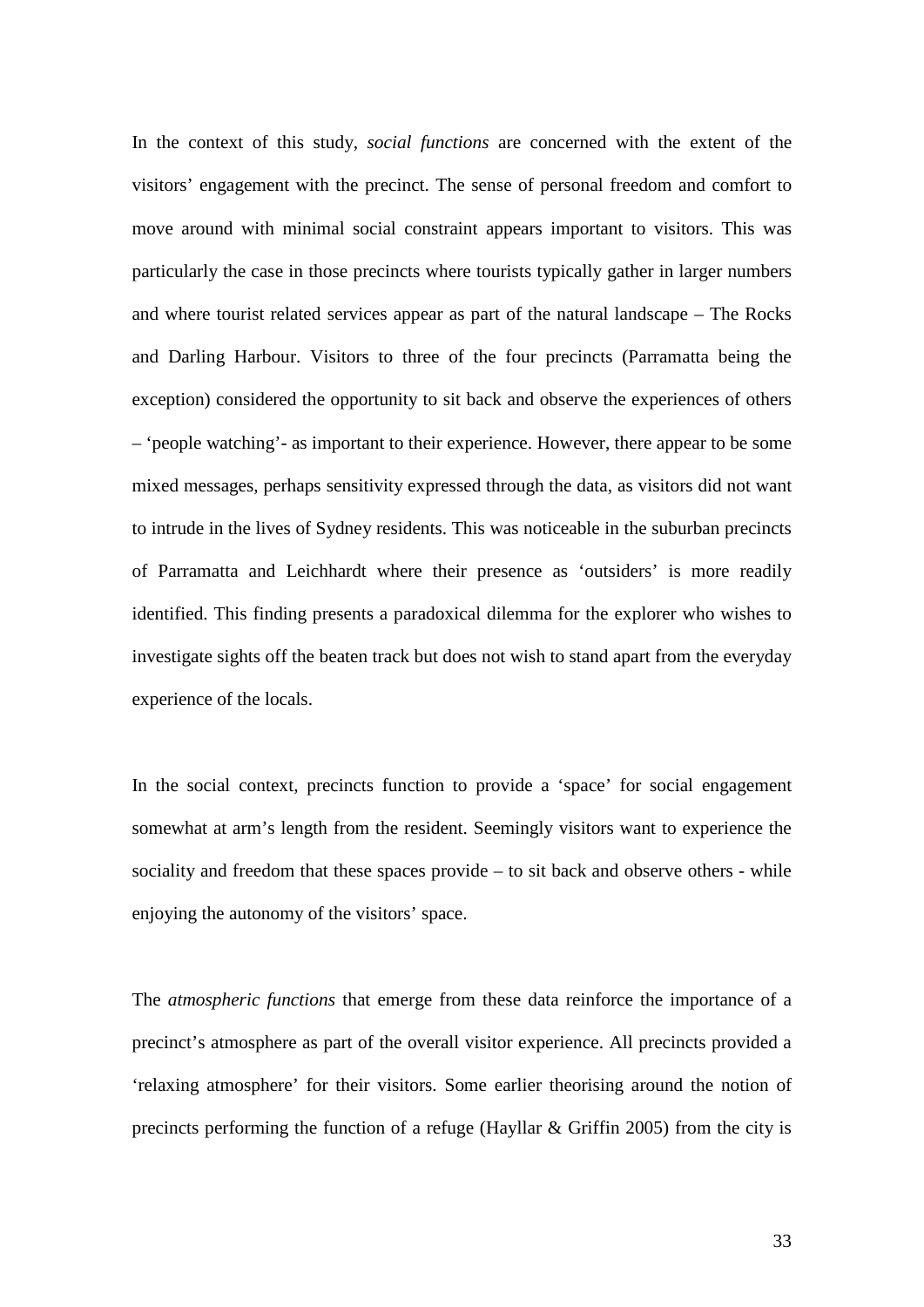well supported by these data. This was particularly the case in The Rocks, and Darling Harbour but less so in Norton Street and Parramatta. The result is perhaps not too surprising given the more suburban nature of the latter two precincts in contrast to the holiday atmosphere engendered by the more iconic precincts.

Visitors' responses to a related question on the 'vibrancy' of the atmosphere in particular precincts appear to be consistent with our observations and indeed the marketing of the precincts. Darling Harbour ranked the highest on this atmospheric function. The more laid back atmosphere eschewed by both the historic precincts - The Rocks and Parramatta - and the suburban Norton Street are borne out by the data.

Visit *facilitating functions* refer to the specific interventions or planning decisions taken by managers, such as wayfinding or lighting for evening use, which in some way facilitate or shape the experience of visitors. As expected, the more developed precincts - Darling Harbour and The Rocks - were ranked highest in this functional area. A related visit facilitating function that scored consistently across each of the four precincts was their importance as a point of reference to navigate to and from other parts of the city.

While not specifically commented upon in the data, meaningful information on the suburban precincts and their links to adequate public transport is problematic. At the Parramatta ferry wharf, there are no tourist services to facilitate movement between the micro-precincts, nor is adequate wayfinding provided. Thus even though tourists visit Parramatta with intent, the infrastructure needed to facilitate the experience, even for the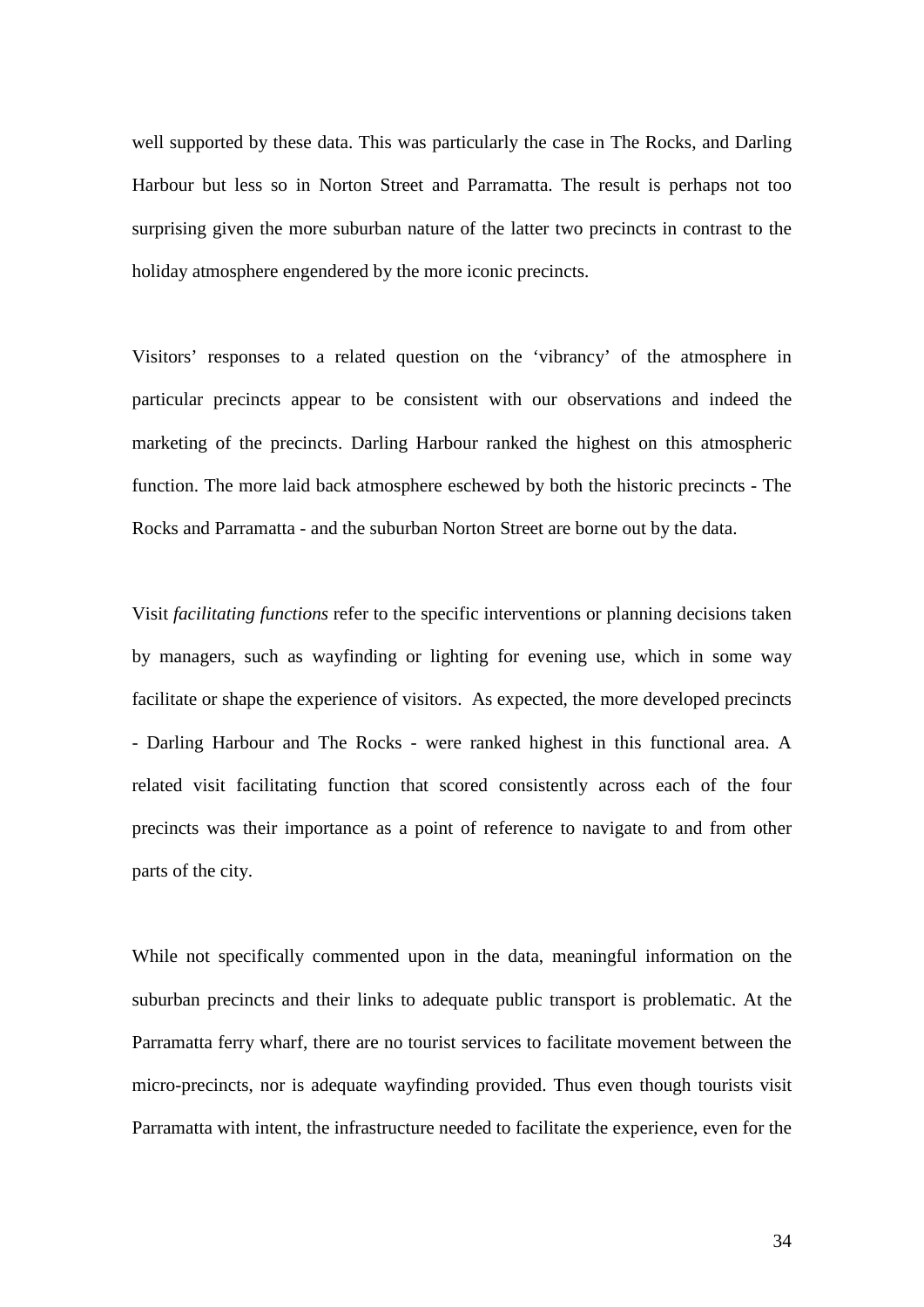most dedicated and adventurous, is conspicuously absent. The data suggest that Parramatta acts more as the end of a ferry excursion up the Parramatta River rather than living up to its potential as an opportunity for exploration into Sydney's history.

Norton Street is less impacted by transport problems. However this small living precinct may be constrained by the depth of experience it can offer to visitors. It takes time to access the site for what might seem quite a limited experiential return. To this end the Norton Street precinct managers likely need to consider how they can project its image through interpretation and maximize its potential.

## **Experience and Functions – The Sydney Visitor Experience**

The majority of tourists to Sydney visit its two principal precincts – The Rocks and Darling Harbour. Here, they have the opportunity to seek 'refuge' from the city, yet at the same time engage with it through its architectural forms and social interactions with locals. In these geographically small areas, tourists form impressions of Sydney as a place. Indeed for many short term visitors, this is Sydney. They give Sydney meaning – one historical, one contemporary. They are places where Sydneysiders predominate and where visitors can observe and engage with anonymity because everyone within these areas is a visitor (save for a small resident population in The Rocks). The transient nature of visitors to these precincts creates an atmosphere which 'feels' comfortable. Visitors can be with others in the overtly social context of these precincts, while at the same time having personal space and opportunities to gather their thoughts through reflection on their own experiences - time *away* from, and time *with* others.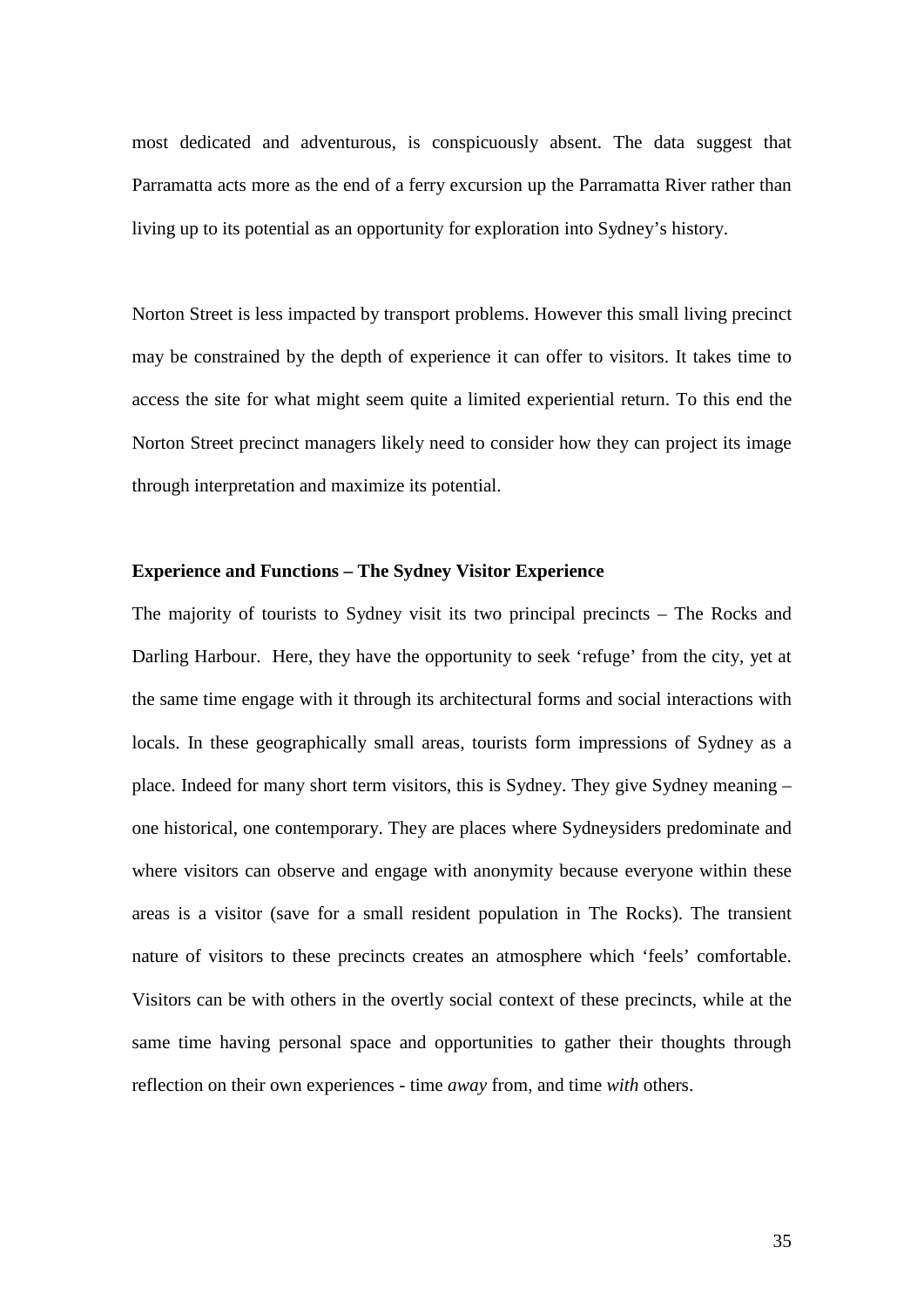In experiencing these precincts, it is clear that they perform a number of functions for tourists – many of which have been facilitated by design and management considerations or have simply evolved from the existing fabric. The important social functions, identified across all precincts, suggest the need for spaces for both open engagement with others, and spaces for respite. This may be catered for in the public domain, such as the open waterside promenades in Darling Harbour or through the specific commercial uses of space, such as the back street cafés and pubs in The Rocks. The design and use of these spaces, the people flows, and the interactions with the physical structures, help create a distinctive atmosphere in each of the precincts. The facilitating functions, such as places of orientation (obvious landmarks or cultural meeting points) or designated wayfinding mechanisms like maps or directional signage, serve to move or guide visitors through their experience.

On the fringe of the city, Norton Street and Parramatta are geographic 'outliers'. While clearly they perform many of the functions identified across the precincts, they do not perform as strongly relative to the other precincts - Parramatta in particular. Parramatta performs above the mean on only two of the 11 most highly ranked functions identified while Norton Street is more successful, exceeding the mean scores on six of the functions.

Overall, the well known precincts are performing their expected functional roles and generally providing the types of experience valued by tourists. However, it would appear that the suburban venues are not attracting the number of visitors, meeting their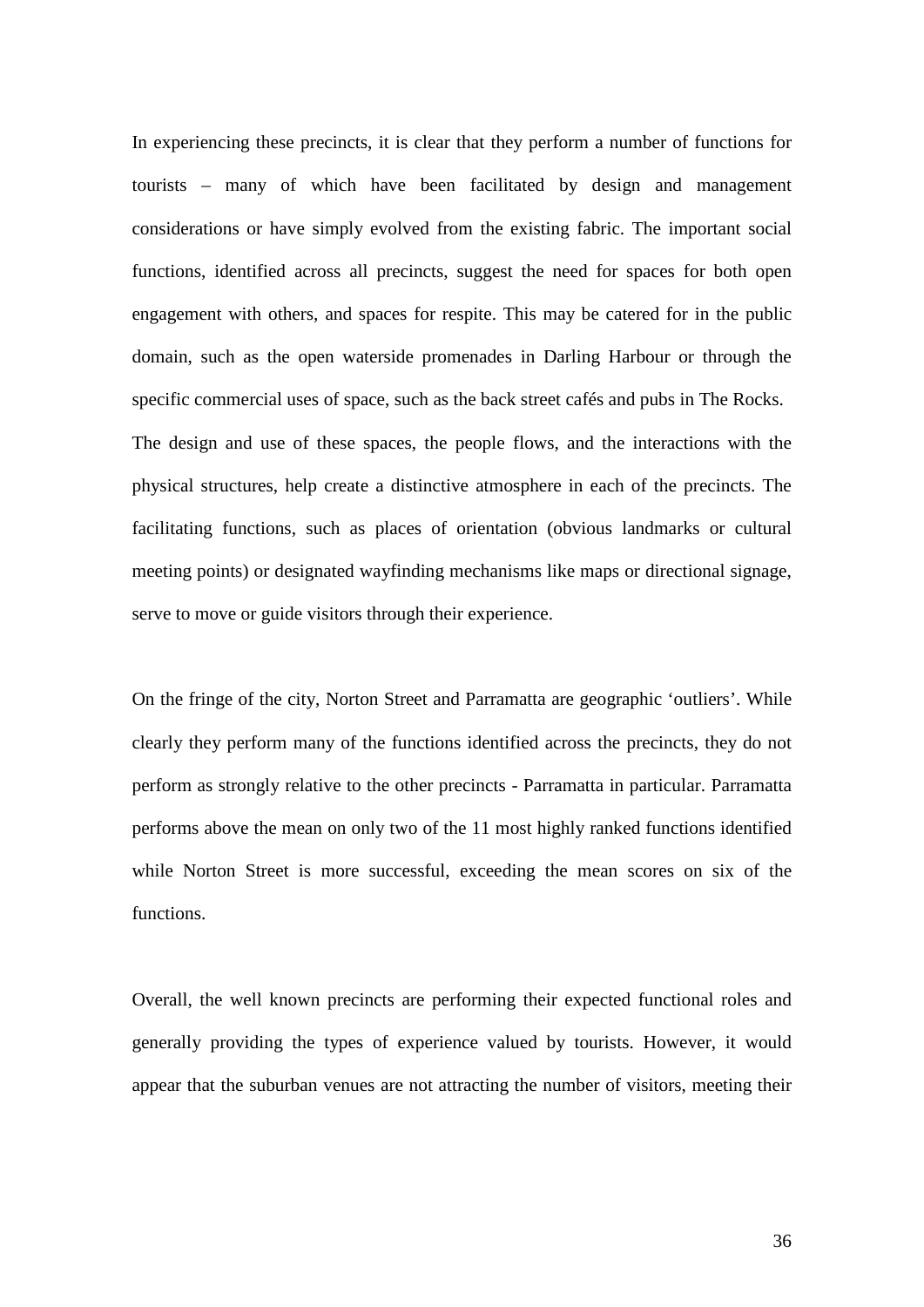functional needs nor realising their potential to provide opportunities for a deeper engagement with Sydney by particular groups of experience seekers.

In the context of earlier discussions, arguably it is the explorers who might venture to the suburban precincts given their need to seek experience beyond that which is presented to them within the typical tourist frame. However, if the suburban precincts are not meeting the functional requirements and, *ipso facto*, the explorer's need for a particular type of experience, these precincts are not contributing in a meaningful way to the depth of tourist experiences offered by the city – they are off the beaten track and will continue to be so!

## **SYDNEY TOURISM: THE FUTURE**

In this chapter we have argued that the tourists' experience of Sydney is substantially influenced by their interaction with its iconic harbourside attractions. However, in moving beyond the immediacy of this initial experience, the two most visited precincts in Sydney, Darling Harbour and Rocks, provide visitors with the opportunity to better understand the city, albeit in somewhat contrived environments created or managed largely for tourists. Here visitors interact with locals and other tourists, and here they form early and sometimes lasting impressions of Sydney through their physical and social interaction with people and space.

While for many tourists these sites provide the opportunity to explore 'Sydney', for others, their explorations are limited by both time and accessibility. The CBD itself is congested and unexceptional. A ferry trip to Manly or a bus ride to Bondi complements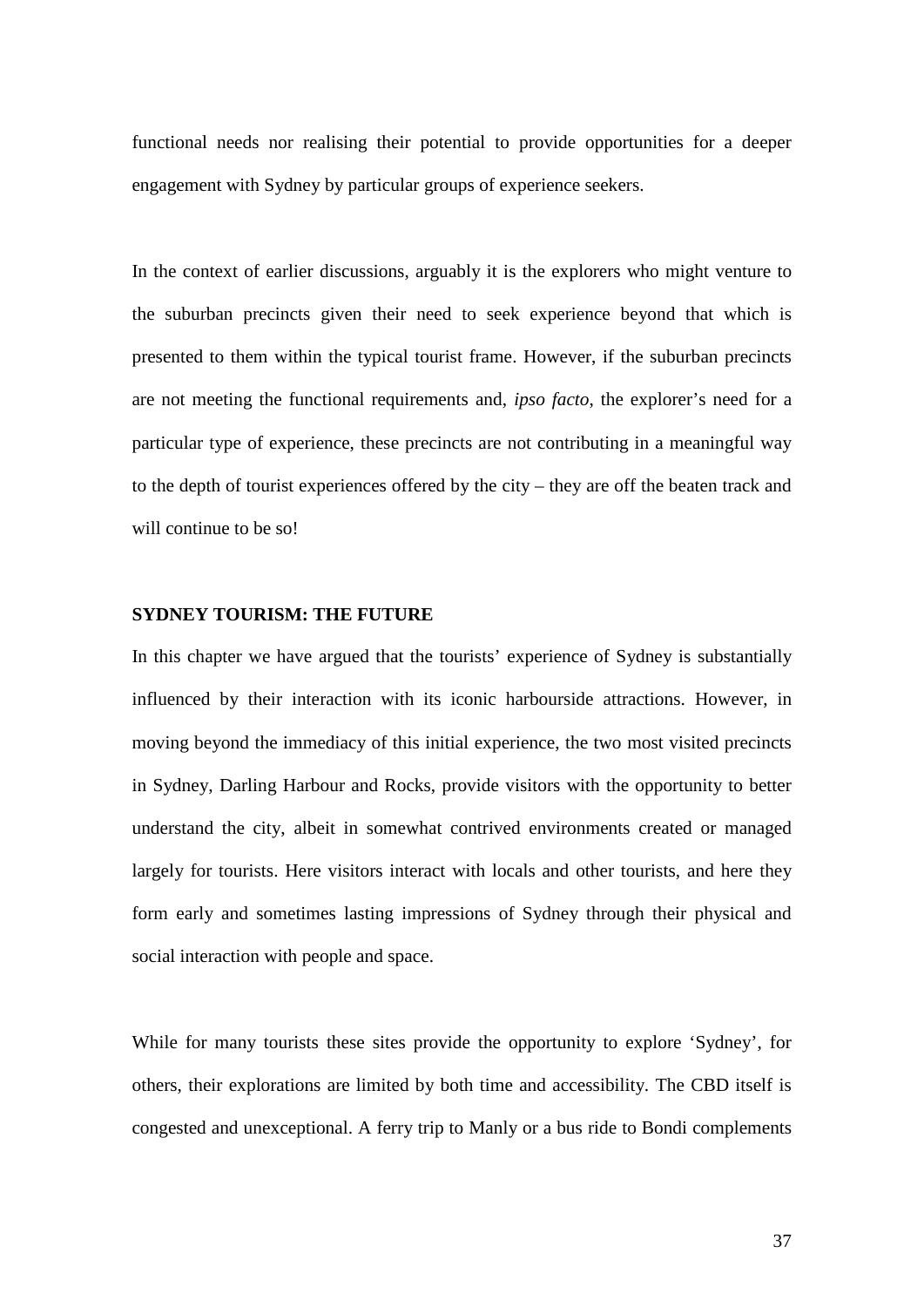the city experience of many visitors. (Indeed, both these beachside suburbs have been substantially influenced by backpackers, who have been attracted by the seaside locations and quintessentially Australian experience that these locations are seen to offer.) However, Sydney has the potential to offer far richer and more complex experiences for the visitor, in keeping with its status as a 'world city'. In extrapolating from the findings relating to the fringe precincts, it could be argued that Sydney is currently falling short of realising that potential; the number of visitors to these precincts is relatively small, and the experiences they offer to those who venture beyond the central city are not remarkably rewarding.

The question arises as to whether any of this matters. Regardless of the extent to which tourist currently explore the city, Sydney is still a successful tourist destination in aggregate terms. It is still the most visited destination in Australia, receiving some 7.4 million domestic visitors (Tourism Research Australia 2008b) and 2.7 million international visitors (Tourism Research Australia 2008a) in 2007. It retains its preeminence over Melbourne, with 13 per cent more domestic visitors (Tourism Research Australia 2008b) and nearly twice as many international visitors (Tourism Research Australia 2008b). Of some concern for tourism interests in Sydney, however, the gap is narrowing, particularly in relation to domestic tourism. Indeed in 2007 the total expenditure by domestic visitors to Melbourne (A\$3.39 billion) was only marginally behind that of Sydney (A\$3.45 billion) by virtue of Melbourne visitors' higher average expenditure per night (A\$179 compared to Sydney's A\$158) (Tourism Research Australia 2008b).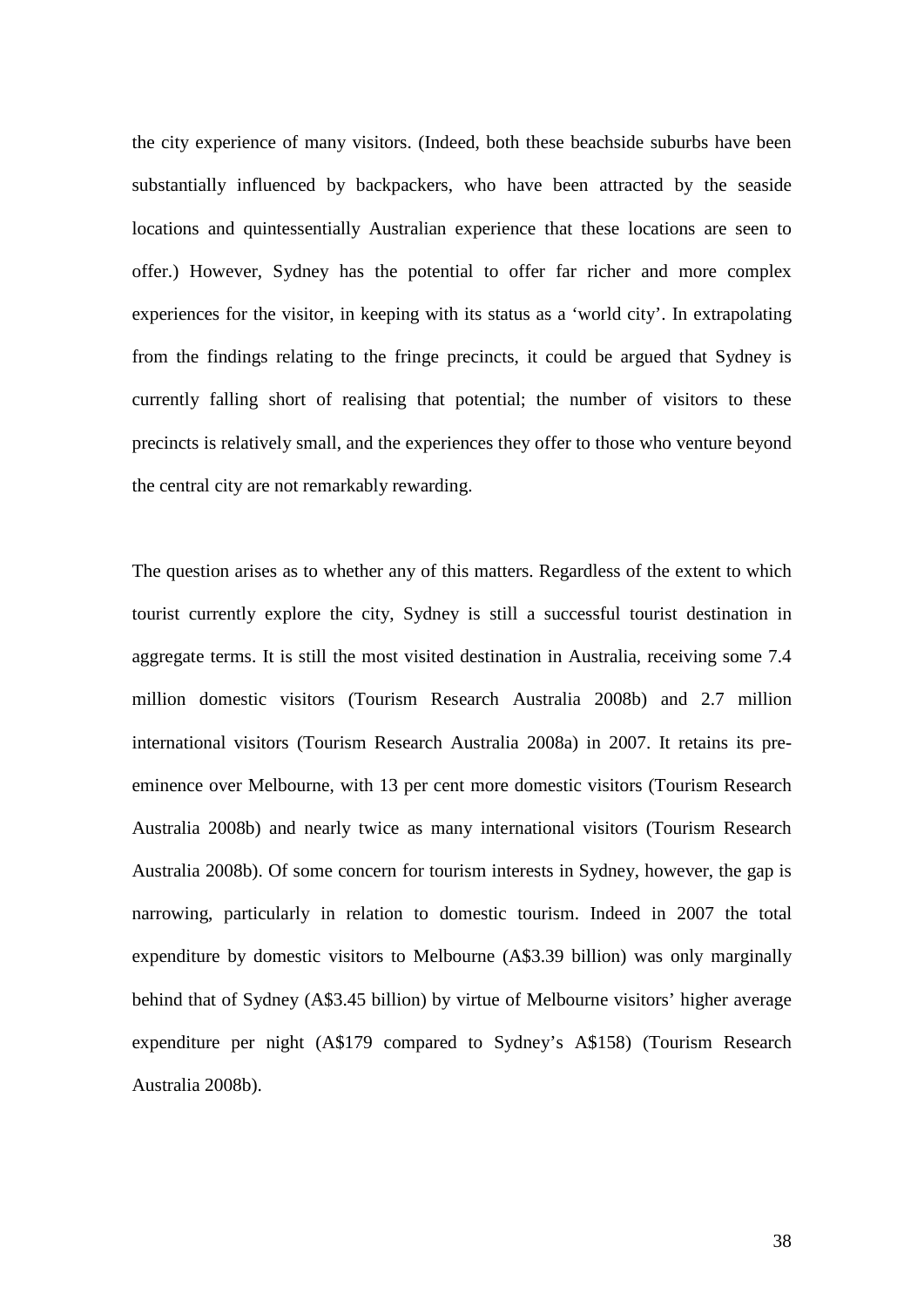The policy development and marketing of Melbourne as a destination may well be instructive. With no 'world city' pretensions and limited landmark attractions, Melbourne projects itself as a type of metaphorical theatre - the events 'capital' of Australia – and a sophisticated city to be enjoyed and explored. Melbourne embraces the explorer. Its promotional campaigns celebrate difference and complexity and invite the visitor to experience this difference; typically through engagement with thematically organized precincts spread throughout the city. Moreover these campaigns suggest that Melbourne is a place which evokes emotions, particularly romance, and engenders a sense of attachment, with one series of recent advertisements suggesting 'You'll never want to leave'.

In Melbourne, the notions of experience and opportunities for exploration are central to its positioning. By way of contrast, the promotional tagline that 'There's no place in the world like Sydney' (Tourism NSW 2007a) continues to draw on its established attractions as its key marketing message. The predominant message of Sydney's promotion seems to be 'We're Special' (it's about us), whereas Melbourne's suggests 'We'll Make *You* Feel Special' (it's about you). In our view, Sydney's sustained success and maintenance of market share in the face of growing competition may rely on conveying the idea that it offers distinctive and personally enriching experiences beyond the well known sights. Indeed Tourism NSW policy documentation (2006) focusing on 'Sydney Surrounds', supports such a proposition. However, it is unclear whether or not this having an impact on visitation patterns to the areas beyond the central city and harbour.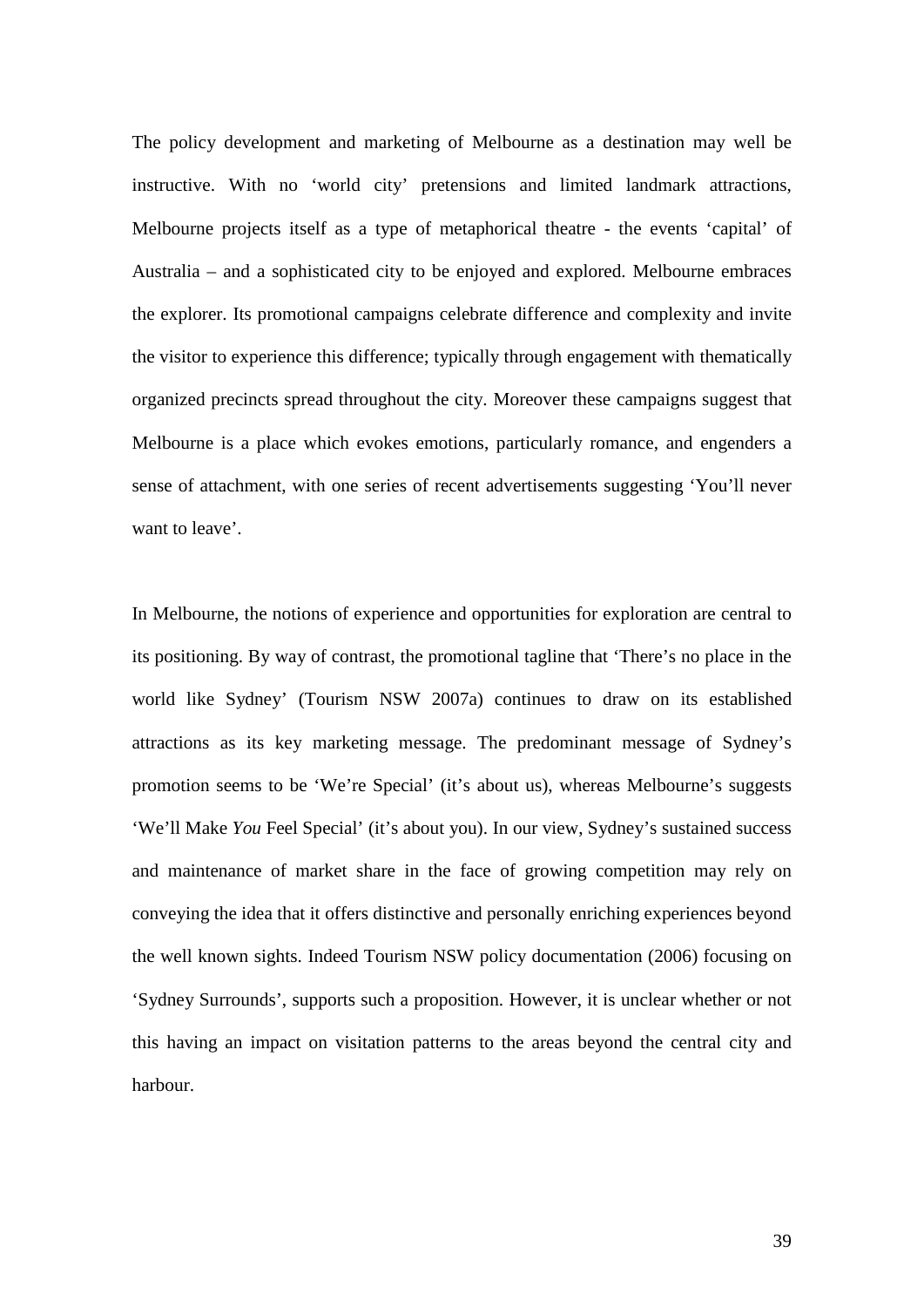Within the CBD and its immediate environs, Sydney needs to better facilitate and articulate its rich heritage. One way to deliver on this offer is to adopt a Melbourne type approach, which itself has been modelled on successful international examples, and develop an array of accessible and logically connected precincts throughout the city that, by virtue of their form, activities and atmosphere, possess the qualities that facilitate the experiences that tourists seek. These precincts need to provide depth to accommodate the different visitor types (different experience seekers) and to encourage repeat visitation. They need to enrich the Sydney experience both within and beyond the immediate city - beyond iconicity.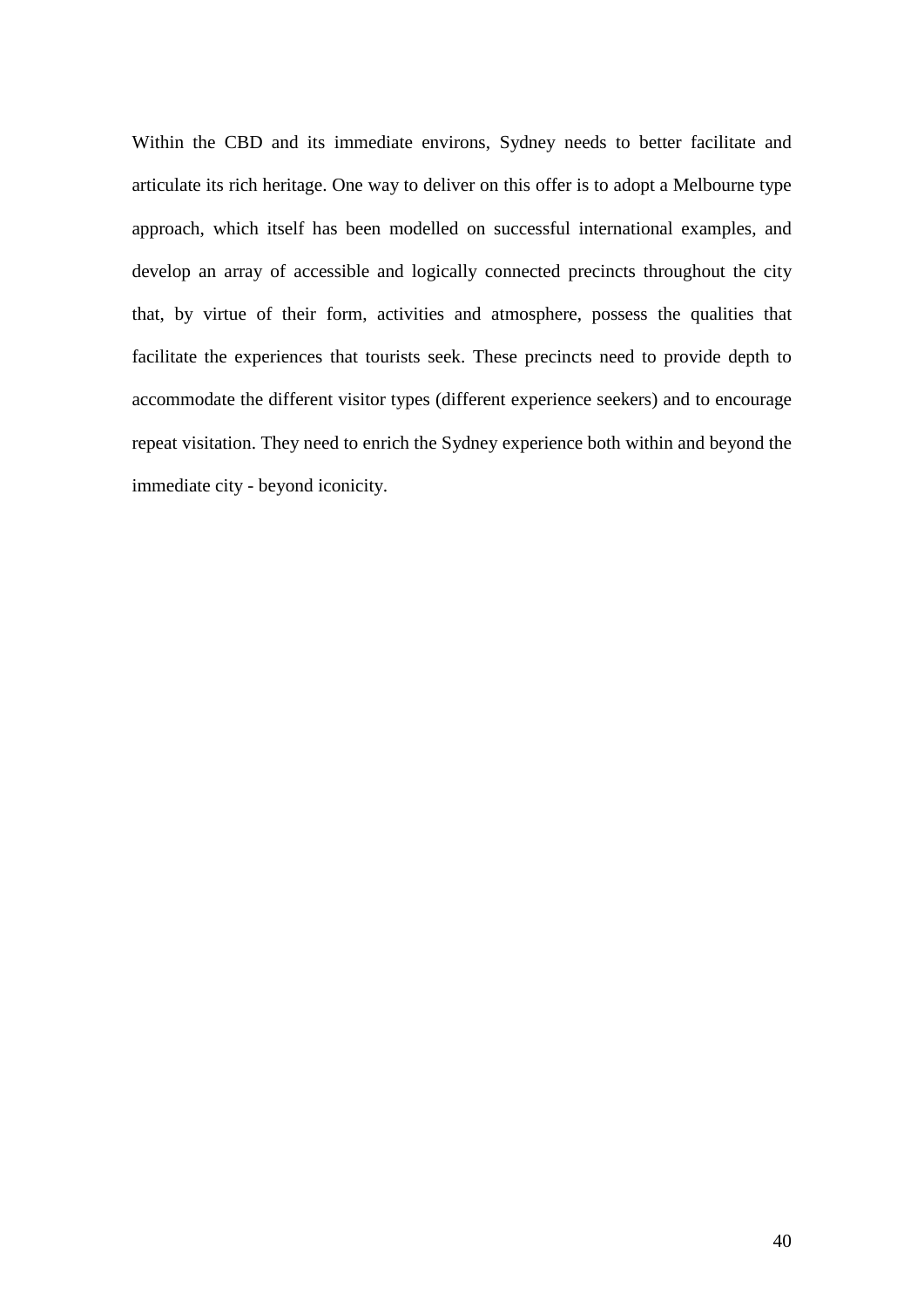#### **REFERENCES**

- Ashworth, G.J. and Tunbridge, J.E. (2000) *The Tourist-Historic City,* 2nd edn, Amsterdam: Pergamon.
- Bridge, G. and. Watson, S. (2000) 'City economies', in G. Bridge and S. Watson (eds) *A Companion to the City*, Oxford: Blackwell.

Creswell, T. (2004) *Place: A Short Introduction*, Carlton: Blackwell Publishing.

Denzin, N. K. (1989) *Interpretive Interactionism,* Newbury Park, CA: Sage.

- Griffin, T. (1989) 'Hotel development: the case of downtown Sydney', in J. Blackwell and L. Stear (eds) *Case Histories of Tourism & Hospitality*, Sydney: Australian-International Magazine Services: 317-333.
- Griffin, T. and Darcy, S. (1997) 'Australia: consequences of the newly adopted pro-Asia orientation', in F.M. Go and C.L. Jenkins (eds) *Tourism and Economic Development in Asia and Australasia*, London: Cassell: 67-90.
- Griffin, T., Hayllar, B., and King, B. (2006) 'City spaces, tourist places? An examination of tourist experiences in Melbourne's riverside precincts', in G.B. O'Mahony, and P.A. Whitelaw (eds) *CAUTHE: Proceedings of 16<sup>th</sup> Annual Conference: To the City and Beyond* (1036-1050). CD-ROM. Victoria University, Melbourne, 6-9 February.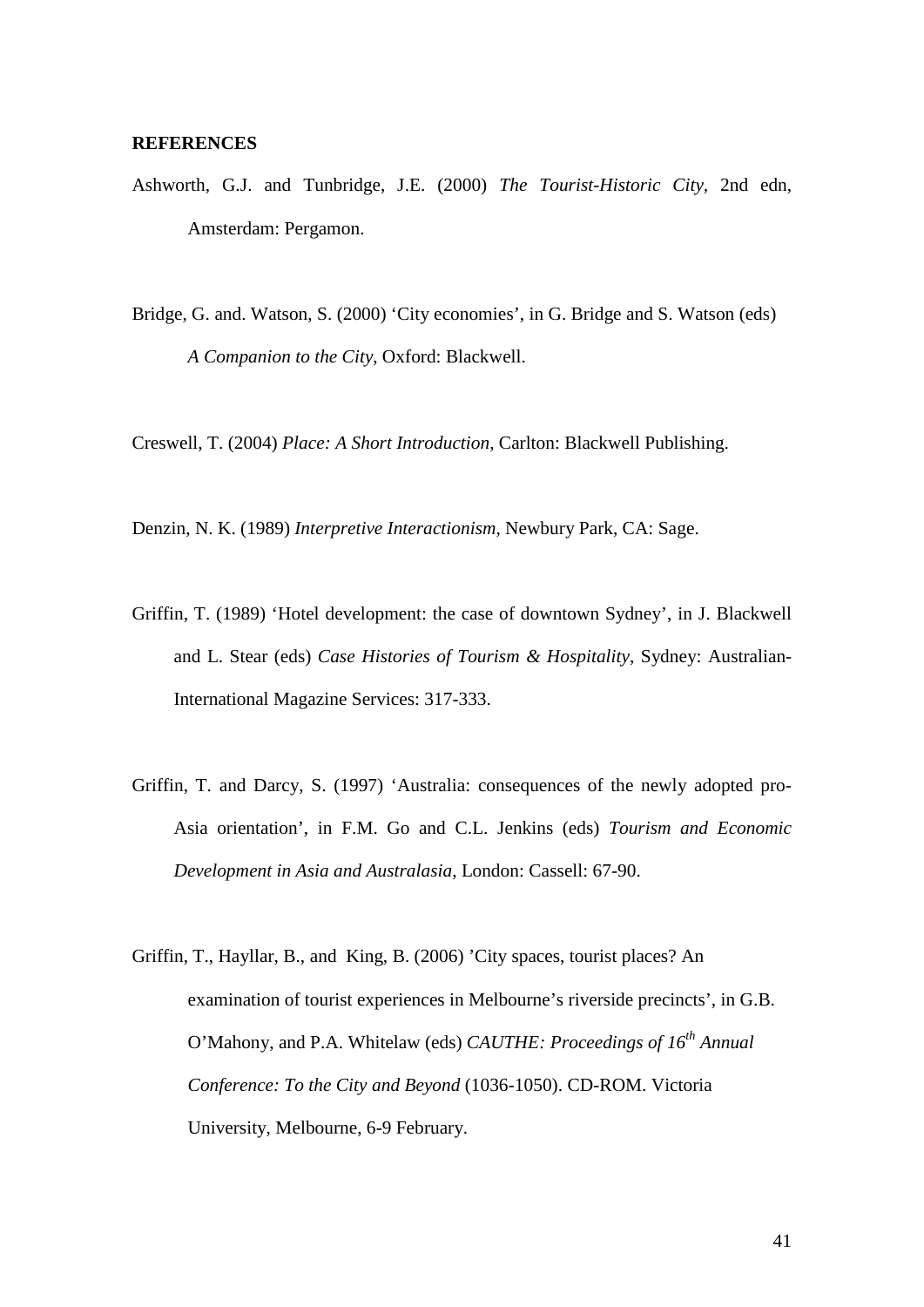- Hall, C.M. (1998) 'The politics of decision-making and top-down planning: Darling Harbour, Sydney', in D. Tyler, Y. Guerrier and M. Robertson (eds) *Managing Tourism in Cities: Policy, Process and Practice*, Chichester: John Wiley & Sons: 9-24.
- Hayllar, B., Griffin, T. and Edwards, D. (eds.) (2008) *City Places: Tourist Spaces*. London: Elsevier
- Hayllar, B. and Griffin, T. (2005) 'The precinct experience: a phenomenological approach'*, Tourism Management*, 26(4): 517-528.
- Hayllar, B. and Griffin, T. (2007) 'A tale of two precincts', in J. Tribe and D. Airey (eds) *Developments in Tourism Research*, Oxford: Elsevier: 155-169.
- Hotel & Tourism Asset Advisory Services and JLW Transact (1994) *Sydney and Environs Accommodation Demand and Supply Study: 1994-2000*, Sydney: Tourism Olympic Forum.

Huxley, M. (1991) 'Darling Harbour and the immobilisation of the spectacle', in P. Carroll, K. Donohue, M. McGovern, and J. McMillen (eds) *Tourism in Australia*, Sydney: Harcourt Brace Jovanovich: 141-152.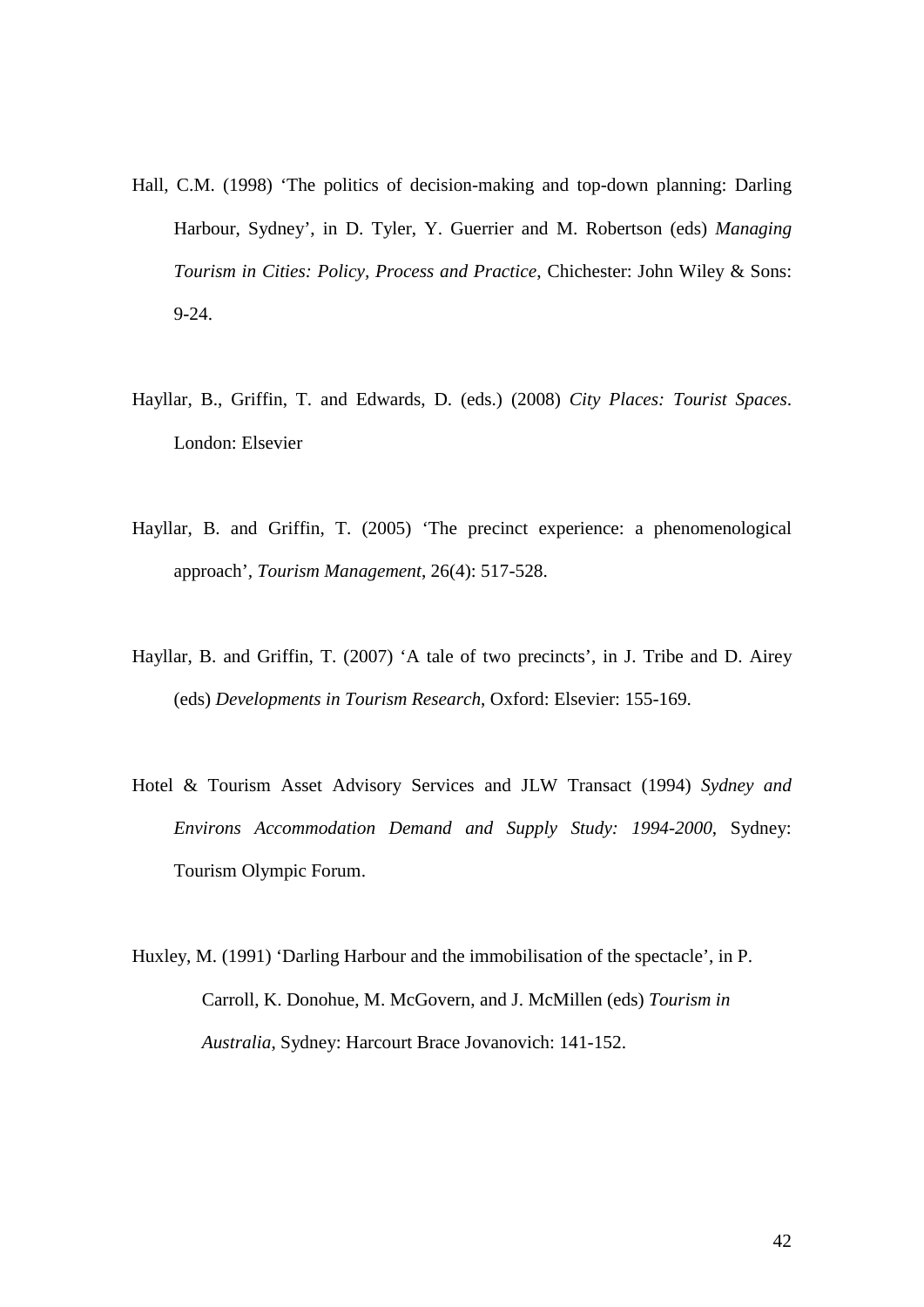Lefebvre, H. (1991) *The Production of Space,* Oxford: Blackwell Publishing.

- Maitland, R. and Newman, P. (2004) 'Developing tourism on the fringe of central London', *International Journal of Tourism Research*, 6(5): 339-348.
- Montgomery, J. (2004) 'Cultural quarters as mechanisms for urban regeneration. Part 2: a review of four cultural quarters in the UK, Ireland and Australia', *Planning, Practice and Research,* 19(1): 3-31.
- Munro, C. (2007) 'Welcome to the CBD: all arteries no pulse', *Sydney Morning Herald,* 12 November: 1
- Nixon, S. (2008) 'The cars that ate Sydney', *Sydney Morning Herald,* 2 January: 21.
- Roddewig, R.J. (1978) *Green Bans: the Birth of Australian Environmental Politics*, Sydney: Hale & Iremonger.
- Rowe, D., and Stevenson, D. (1994) '"Provincial Paradise": urban tourism and city imaging outside the metropolis', *Australian and New Zealand Journal of Sociology*, 30(2): 178-193.
- Searle, G. (2008) 'Conflicts and politics in precinct development', in B. Hayllar, T. Griffin and D. Edwards (eds) *City Places: Tourist Spaces*, London: Elsevier: 203- 222.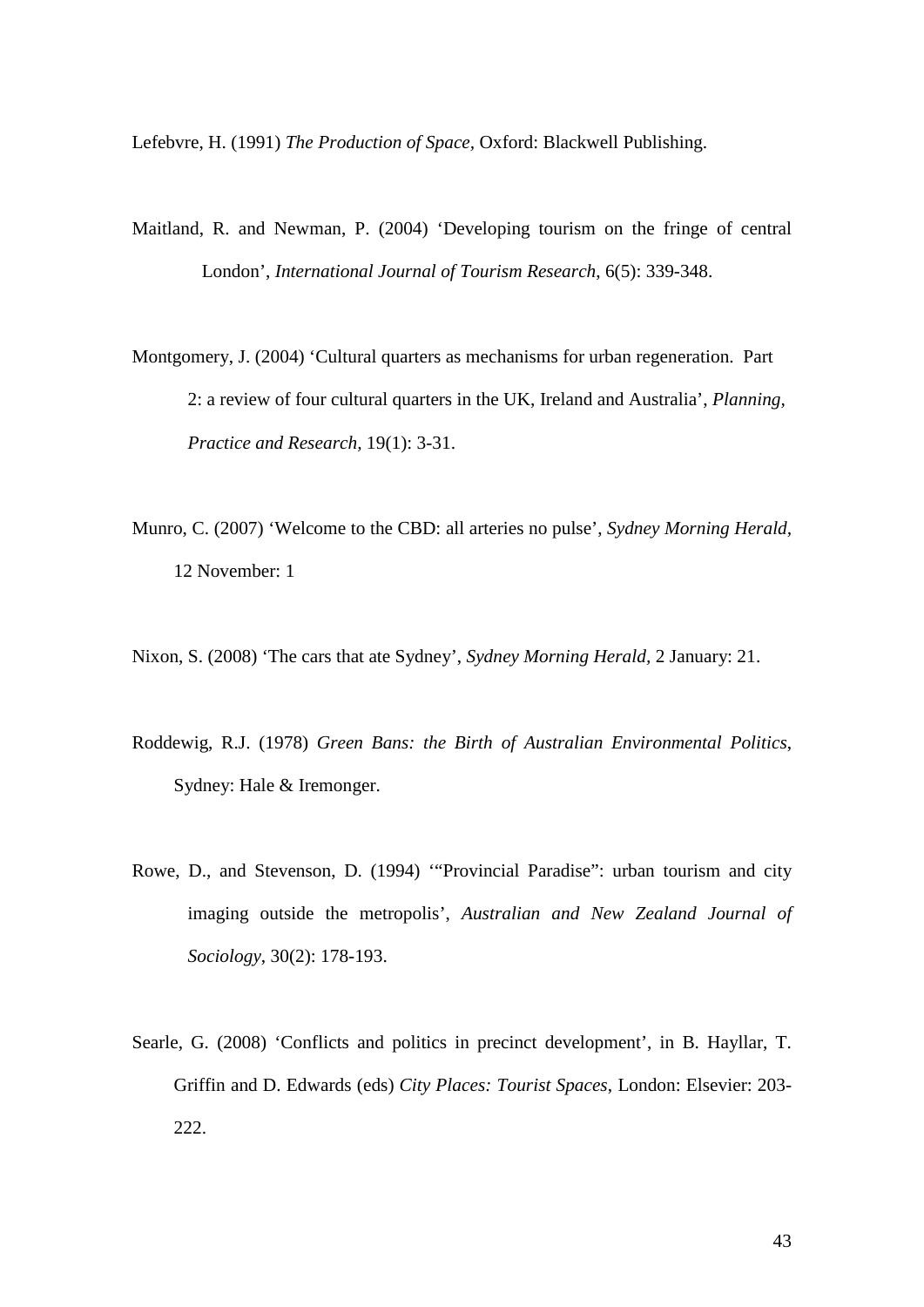Suvantola, J. (2002) *Tourist's Experience of Place*, Aldershot: Ashgate.

- Sydney Olympic Park Authority (2008) *Sydney Olympic Park Authority's History*. Online. Available [<http://www.sydneyolympicpark.com.au/corporate/history>](http://www.sydneyolympicpark.com.au/corporate/history) (accessed 13 March 2008).
- Tourism New South Wales (1996) *Attractions for the Future: Attractions Development Strategy for Greater Sydney*, Sydney: TNSW.
- Tourism New South Wales (1998) *Sydney Tourism Experience Development (STED) Program 1998-1999*, Sydney: TNSW.
- Tourism New South Wales (2006) *Sydney Surrounds: Summary of Research Findings*. May 2006, Sydney: TNSW
- Tourism New South Wales (2007a) *Brand Sydney.* Online. Available [<http://corporate.tourism.nsw.gov.au/default.aspx?PageID=736>](http://corporate.tourism.nsw.gov.au/default.aspx?PageID=736) (accessed 28 September 2007).

Tourism New South Wales (2007b) *Travel to Sydney: Year Ended June 2007*. Online. Available [<http://corporate.tourism.nsw.gov.au/Sites/SiteID6/objLib12/Sydney%20YE%20J](http://corporate.tourism.nsw.gov.au/Sites/SiteID6/objLib12/Sydney%20YE%20Jun%2007.pdf) [un%2007.pdf>](http://corporate.tourism.nsw.gov.au/Sites/SiteID6/objLib12/Sydney%20YE%20Jun%2007.pdf) (accessed 28 September 2007).